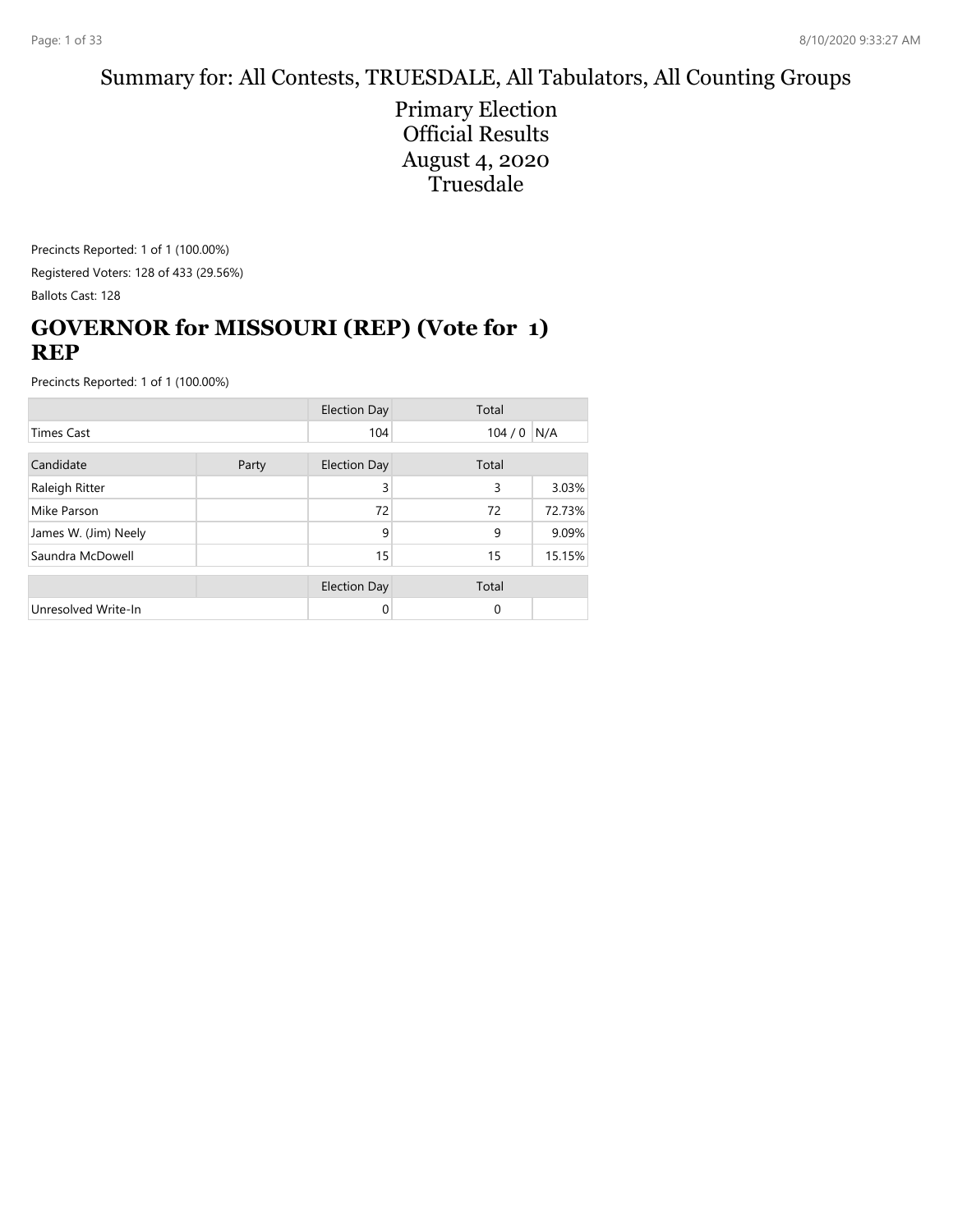## **GOVERNOR for MISSOURI (DEM) (Vote for 1) DEM**

|                                   |       | <b>Election Day</b> | Total       |        |
|-----------------------------------|-------|---------------------|-------------|--------|
| <b>Times Cast</b>                 |       | 22                  | 22/0        | N/A    |
| Candidate                         | Party | <b>Election Day</b> | Total       |        |
| Nicole Galloway                   |       | 21                  | 21          | 95.45% |
| Jimmie Matthews                   |       | 0                   | $\Omega$    | 0.00%  |
| Antoin Johnson                    |       |                     | 1           | 4.55%  |
| Eric Morrison                     |       | 0                   | $\Omega$    | 0.00%  |
| Robin John Daniel Van<br>Quaethem |       | 0                   | $\mathbf 0$ | 0.00%  |
|                                   |       | <b>Election Day</b> | Total       |        |
| Unresolved Write-In               |       | 0                   | $\Omega$    |        |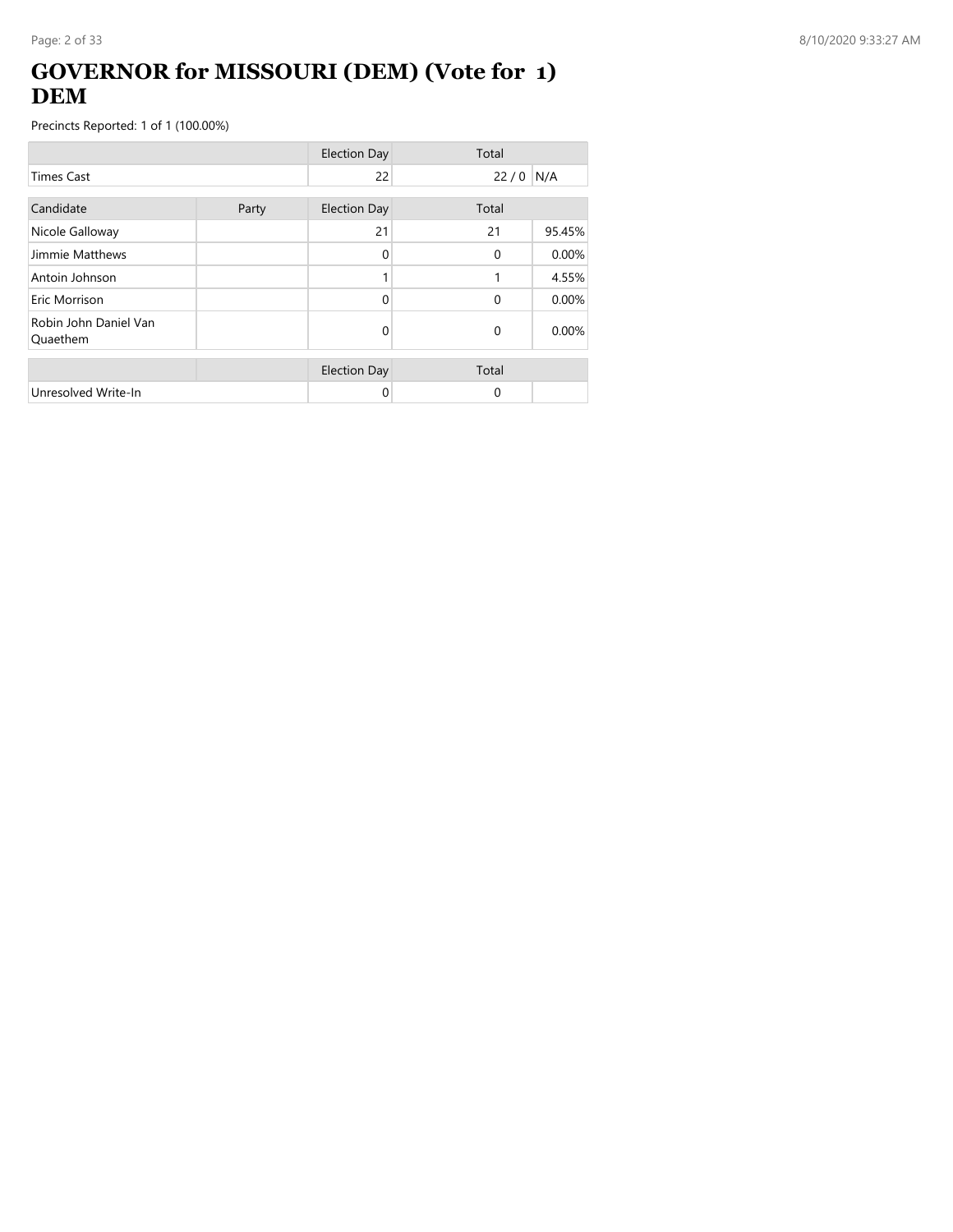#### **GOVERNOR for MISSOURI (LIB) (Vote for 1) LIB**

|                     |       | <b>Election Day</b> | Total      |
|---------------------|-------|---------------------|------------|
| <b>Times Cast</b>   |       |                     | N/A<br>1/0 |
| Candidate           | Party | <b>Election Day</b> | Total      |
| <b>Rik Combs</b>    |       |                     | 100.00%    |
|                     |       | <b>Election Day</b> | Total      |
| Unresolved Write-In |       |                     | 0          |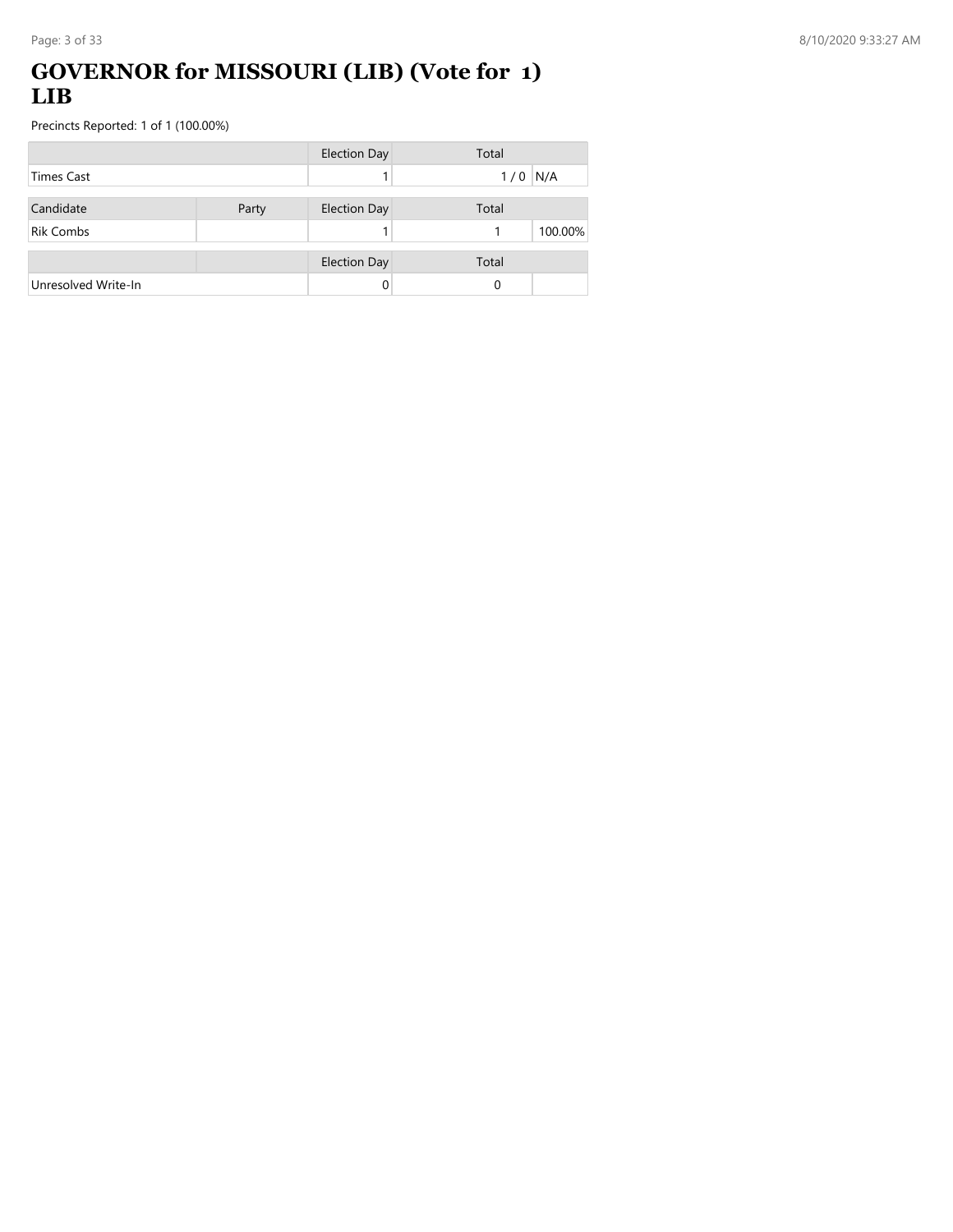### **GOVERNOR for MISSOURI (GRN) (Vote for 1) GRN**

|                     |       | Election Day        | Total    |     |
|---------------------|-------|---------------------|----------|-----|
| <b>Times Cast</b>   |       |                     | 0/0      | N/A |
|                     |       |                     |          |     |
| Candidate           | Party | <b>Election Day</b> | Total    |     |
| Jerome Howard Bauer |       |                     | $\Omega$ | N/A |
|                     |       |                     |          |     |
|                     |       | <b>Election Day</b> | Total    |     |
| Unresolved Write-In |       |                     | 0        |     |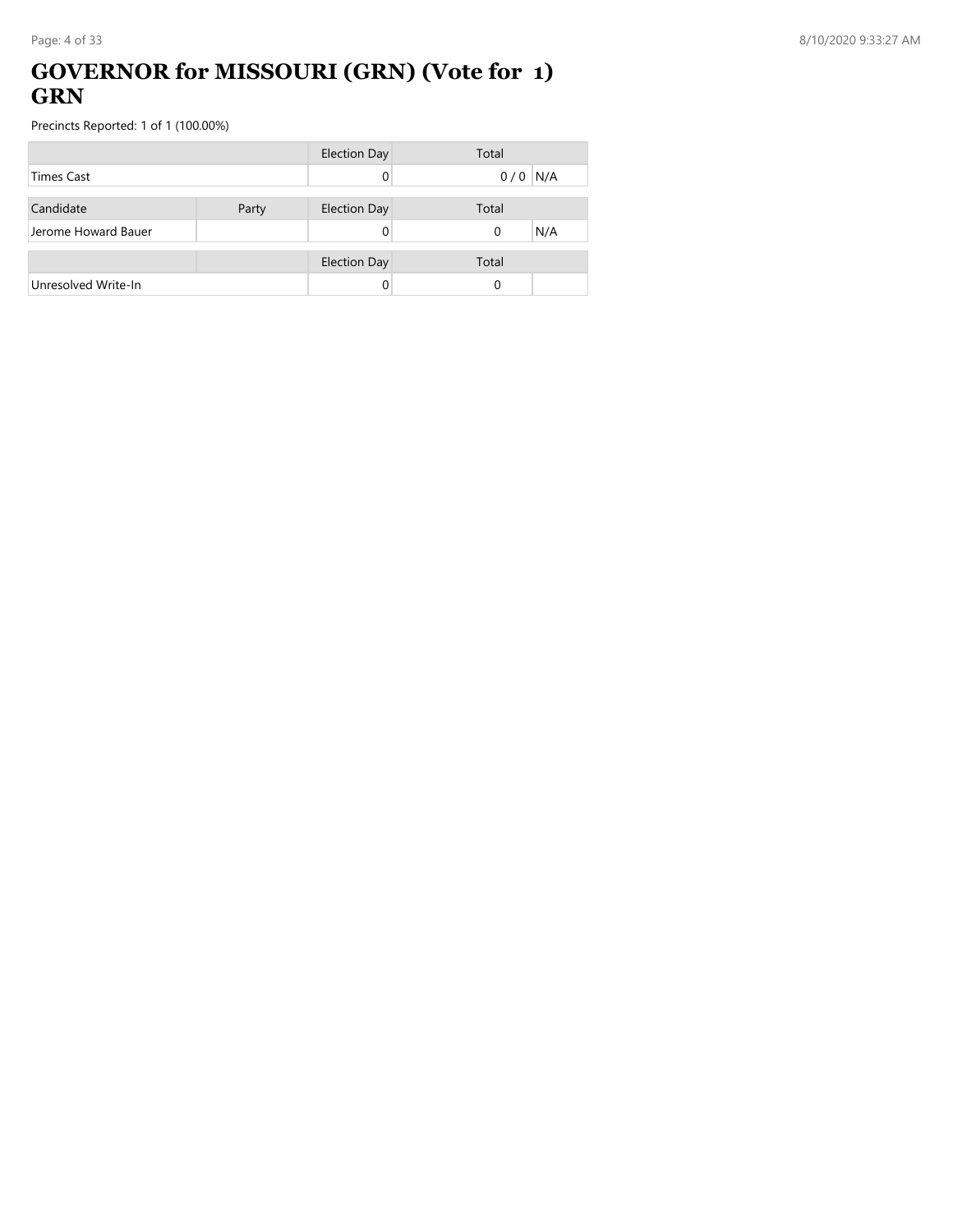## **LIEUTENANT GOVERNOR for MISSOURI (REP) (Vote for 1) REP**

|                     |       | <b>Election Day</b> | Total       |        |
|---------------------|-------|---------------------|-------------|--------|
| <b>Times Cast</b>   |       | 104                 | $104/0$ N/A |        |
| Candidate           | Party | <b>Election Day</b> | Total       |        |
| Arnie C. AC Dienoff |       | 6                   | 6           | 7.32%  |
| Mike Kehoe          |       | 48                  | 48          | 58.54% |
| Aaron T Wisdom      |       | 9                   | 9           | 10.98% |
| Mike Carter         |       | 19                  | 19          | 23.17% |
|                     |       | <b>Election Day</b> | Total       |        |
| Unresolved Write-In |       | 0                   | $\Omega$    |        |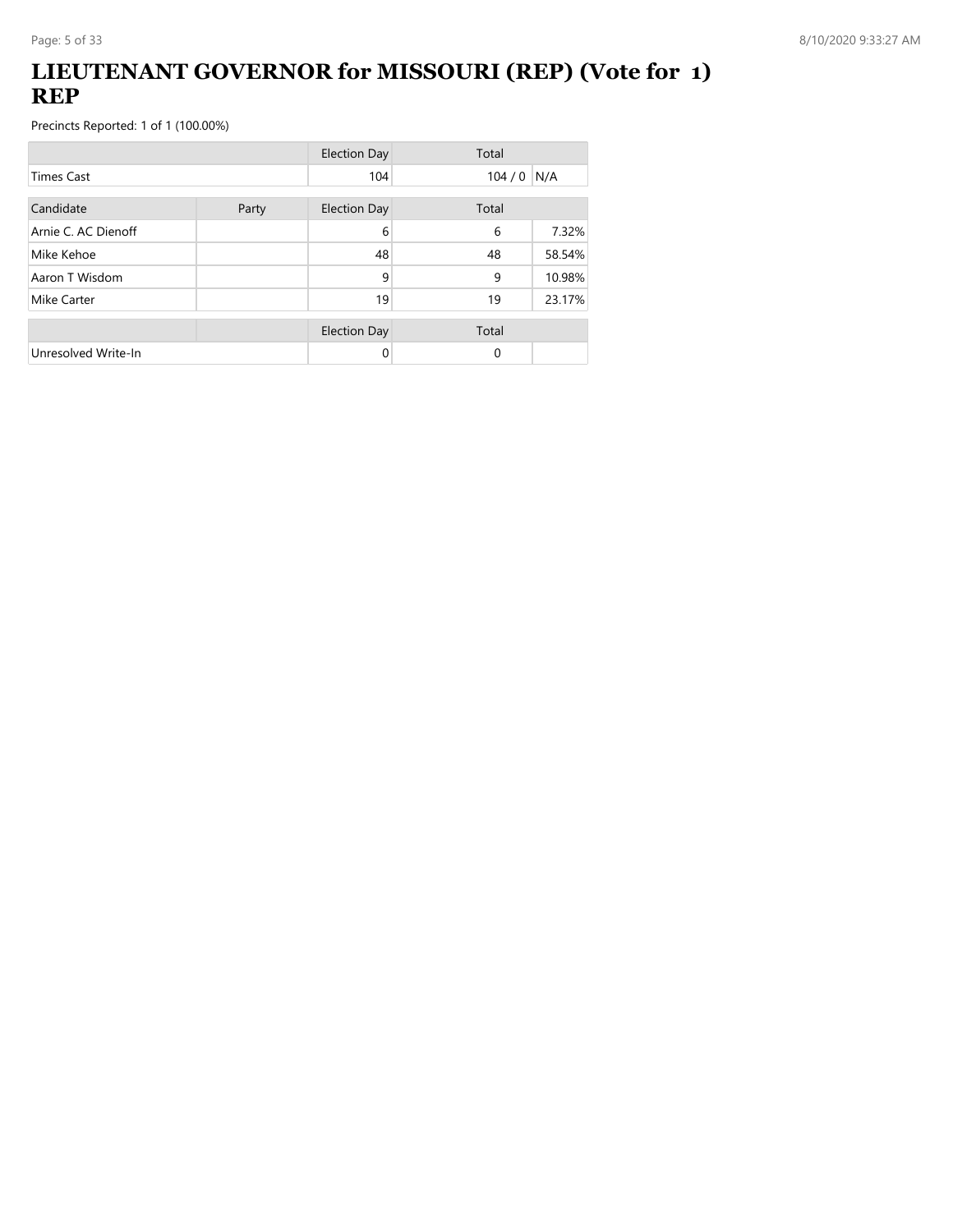## **LIEUTENANT GOVERNOR for MISSOURI (DEM) (Vote for 1) DEM**

|                     |       | <b>Election Day</b> | Total |        |
|---------------------|-------|---------------------|-------|--------|
| Times Cast          |       | 22                  | 22/0  | N/A    |
| Candidate           | Party | <b>Election Day</b> | Total |        |
| Gregory A Upchurch  |       |                     | 7     | 35.00% |
| Alissia Canady      |       | 13                  | 13    | 65.00% |
|                     |       | <b>Election Day</b> | Total |        |
| Unresolved Write-In |       |                     | 0     |        |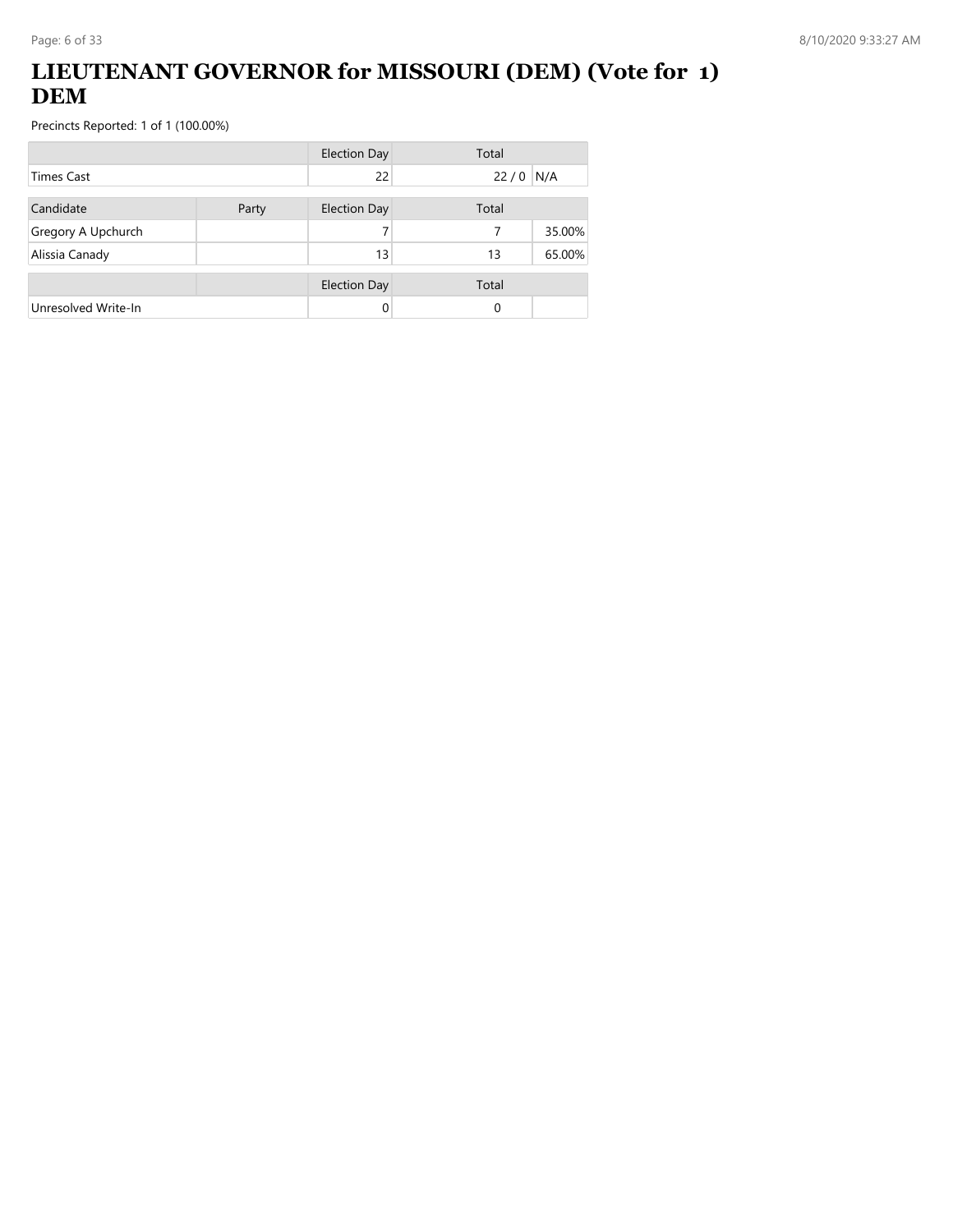## **LIEUTENANT GOVERNOR for MISSOURI (LIB) (Vote for 1) LIB**

|                     |       | <b>Election Day</b> | Total        |
|---------------------|-------|---------------------|--------------|
| Times Cast          |       |                     | N/A<br>1/0   |
| Candidate           | Party | <b>Election Day</b> | Total        |
| <b>Bill Slantz</b>  |       |                     | 100.00%<br>1 |
|                     |       | <b>Election Day</b> | Total        |
| Unresolved Write-In |       | 0                   | 0            |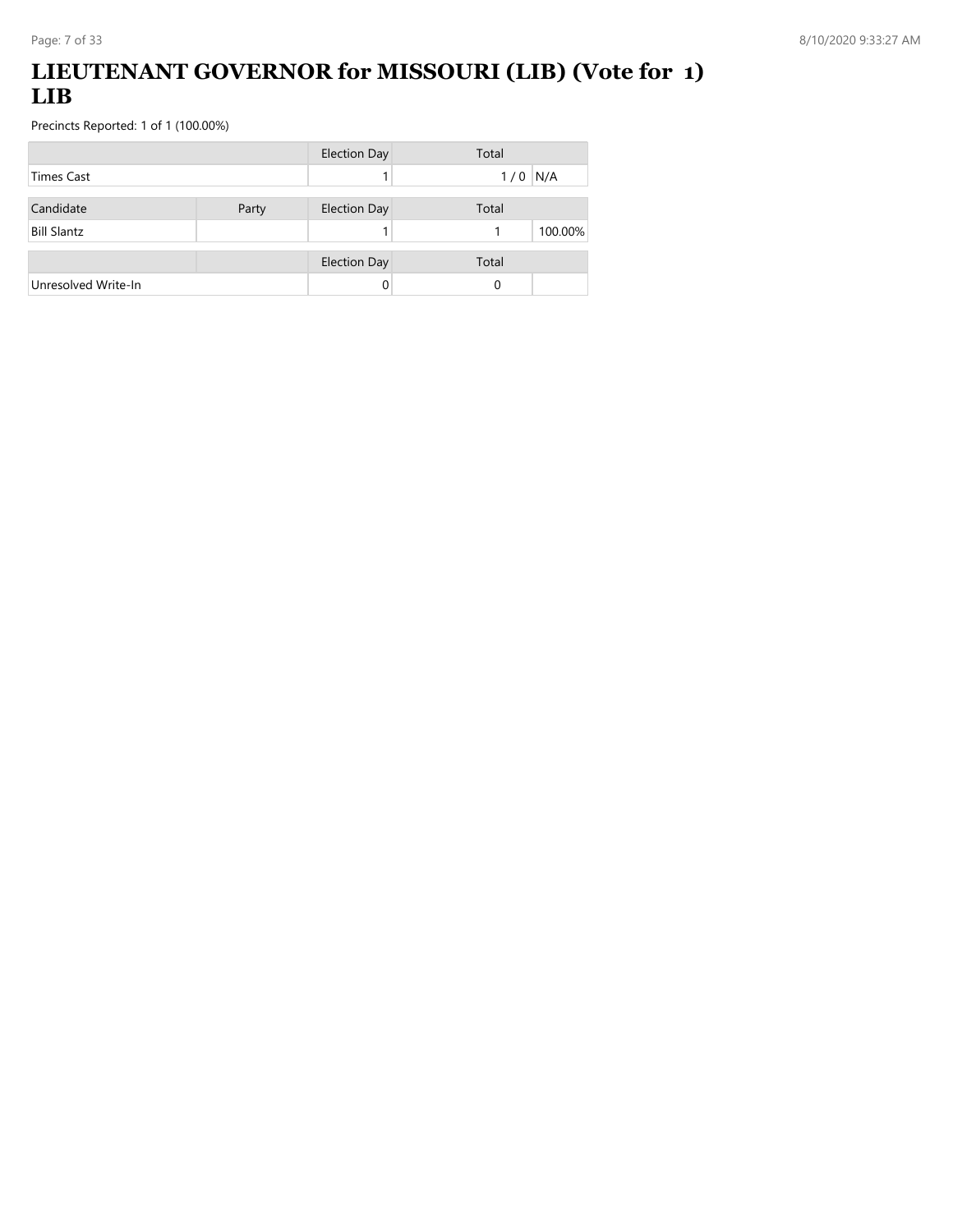## **LIEUTENANT GOVERNOR for MISSOURI (GRN) (Vote for 1) GRN**

|                     |       | <b>Election Day</b> | Total           |
|---------------------|-------|---------------------|-----------------|
| <b>Times Cast</b>   |       |                     | $0/0$ N/A       |
| Candidate           | Party | <b>Election Day</b> | Total           |
| Kelley Dragoo       |       |                     | N/A<br>$\Omega$ |
|                     |       |                     |                 |
|                     |       | <b>Election Day</b> | Total           |
| Unresolved Write-In |       |                     | 0               |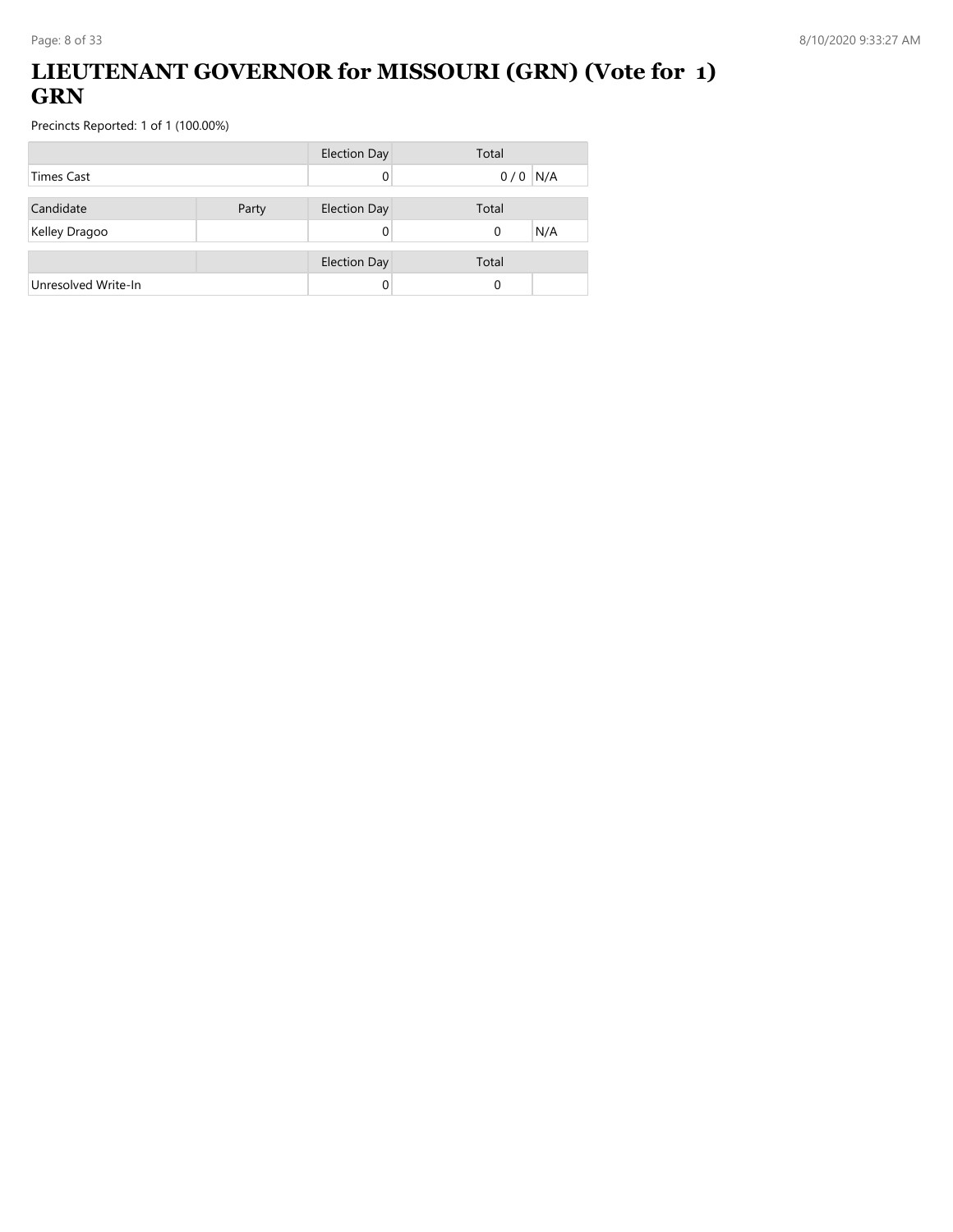## **SECRETARY OF STATE for MISSOURI (REP) (Vote for 1) REP**

|                        |       | <b>Election Day</b> | Total         |
|------------------------|-------|---------------------|---------------|
| <b>Times Cast</b>      |       | 104                 | $104/0$ N/A   |
| Candidate              | Party | <b>Election Day</b> | Total         |
| John R. (Jay) Ashcroft |       | 92                  | 92<br>100.00% |
|                        |       | <b>Election Day</b> | Total         |
| Unresolved Write-In    |       | 0                   | 0             |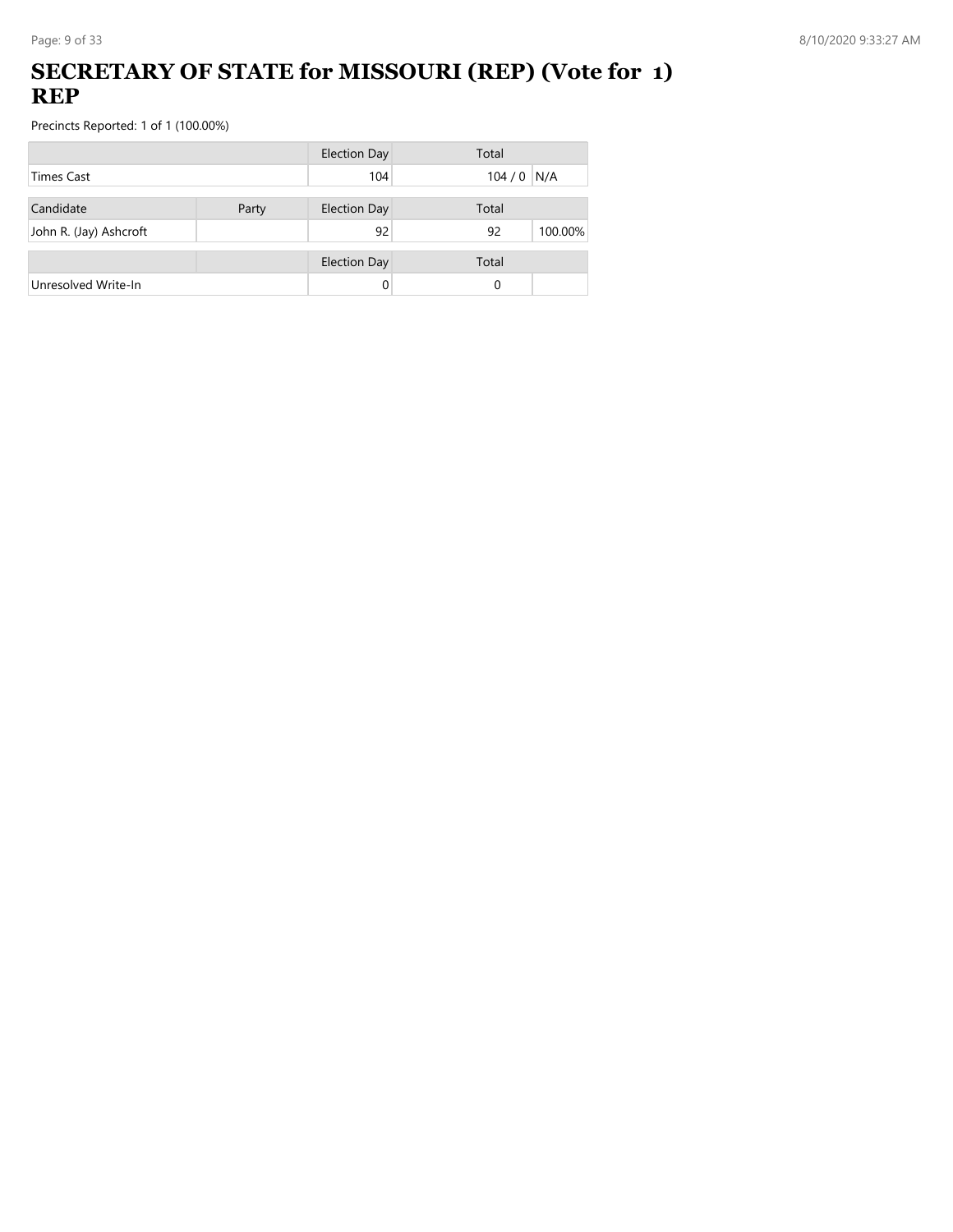## **SECRETARY OF STATE for MISSOURI (DEM) (Vote for 1) DEM**

|                     |       | <b>Election Day</b> | Total         |
|---------------------|-------|---------------------|---------------|
| Times Cast          |       | 22                  | $22/0$ N/A    |
| Candidate           | Party | <b>Election Day</b> | Total         |
| Yinka Faleti        |       | 18                  | 100.00%<br>18 |
|                     |       | <b>Election Day</b> | Total         |
| Unresolved Write-In |       | 0                   | 0             |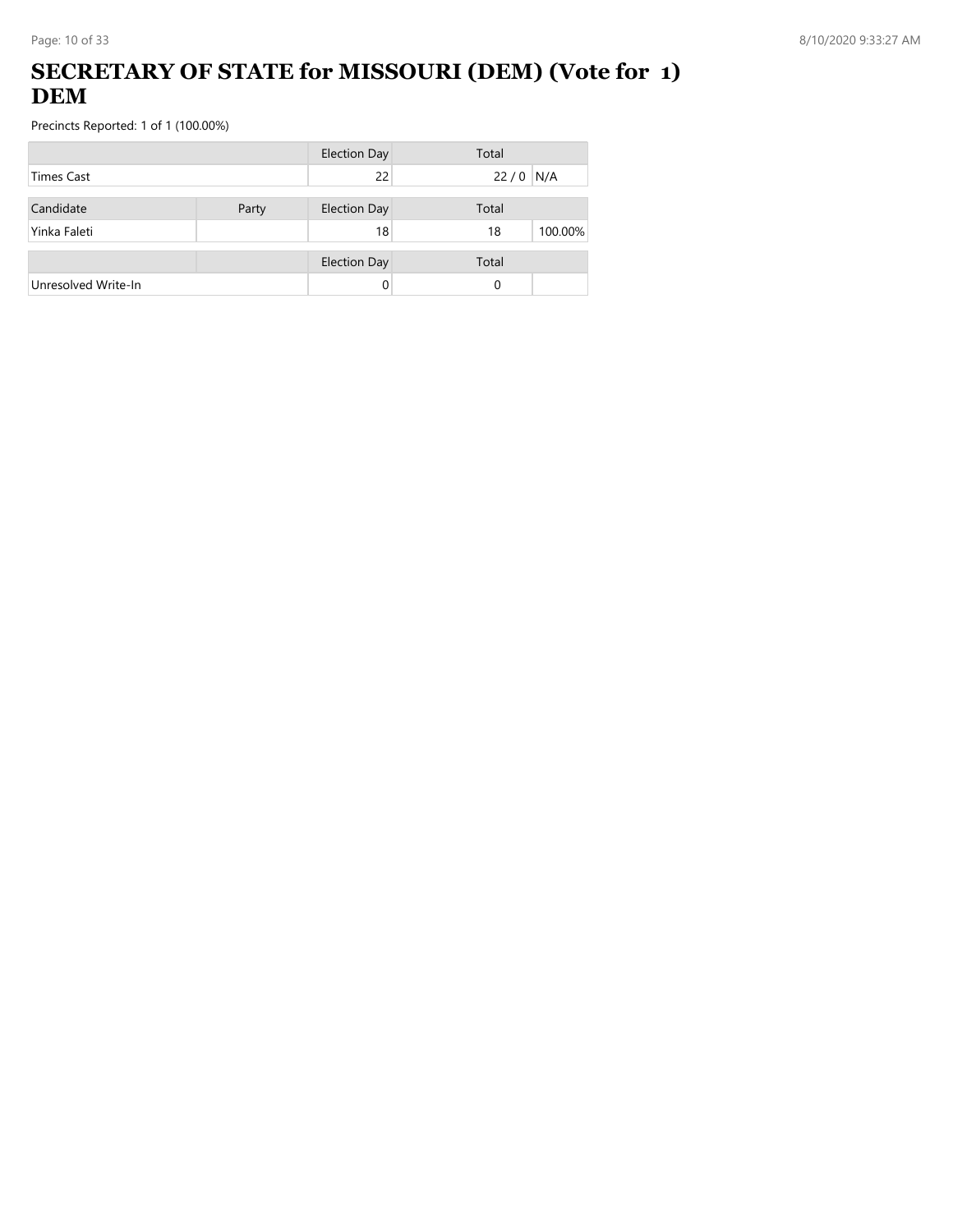### **SECRETARY OF STATE for MISSOURI (LIB) (Vote for 1) LIB**

|                     |       | <b>Election Day</b> | Total        |
|---------------------|-------|---------------------|--------------|
| <b>Times Cast</b>   |       |                     | N/A<br>1/0   |
| Candidate           | Party | <b>Election Day</b> | Total        |
| Carl Herman Freese  |       |                     | 100.00%<br>1 |
|                     |       | <b>Election Day</b> | Total        |
| Unresolved Write-In |       |                     | 0            |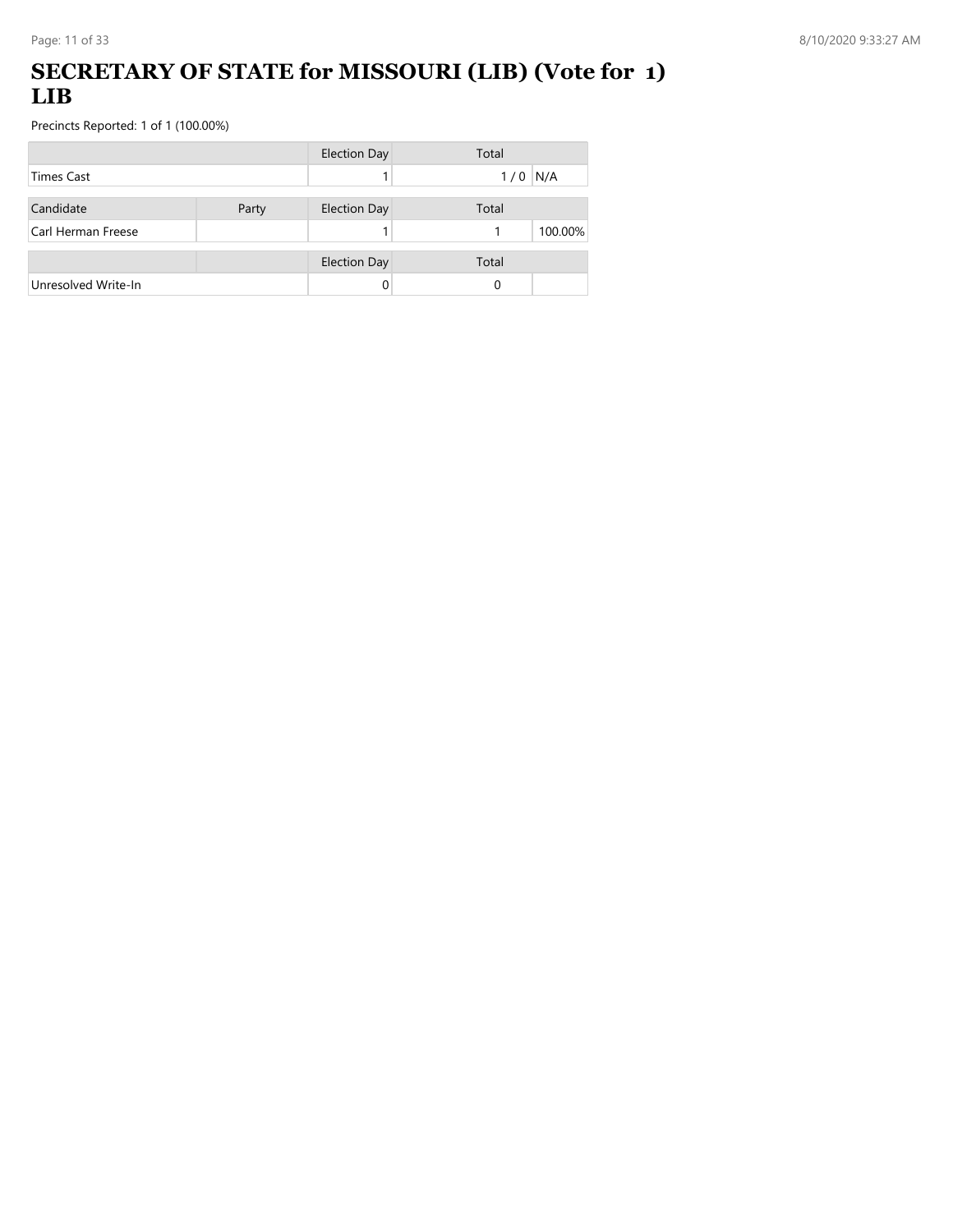### **SECRETARY OF STATE for MISSOURI (GRN) (Vote for 1) GRN**

|                     |       | <b>Election Day</b> | Total           |
|---------------------|-------|---------------------|-----------------|
| <b>Times Cast</b>   |       |                     | $0/0$ N/A       |
| Candidate           | Party | <b>Election Day</b> | Total           |
| Paul Lehmann        |       |                     | N/A<br>$\Omega$ |
|                     |       | <b>Election Day</b> | Total           |
| Unresolved Write-In |       |                     | 0               |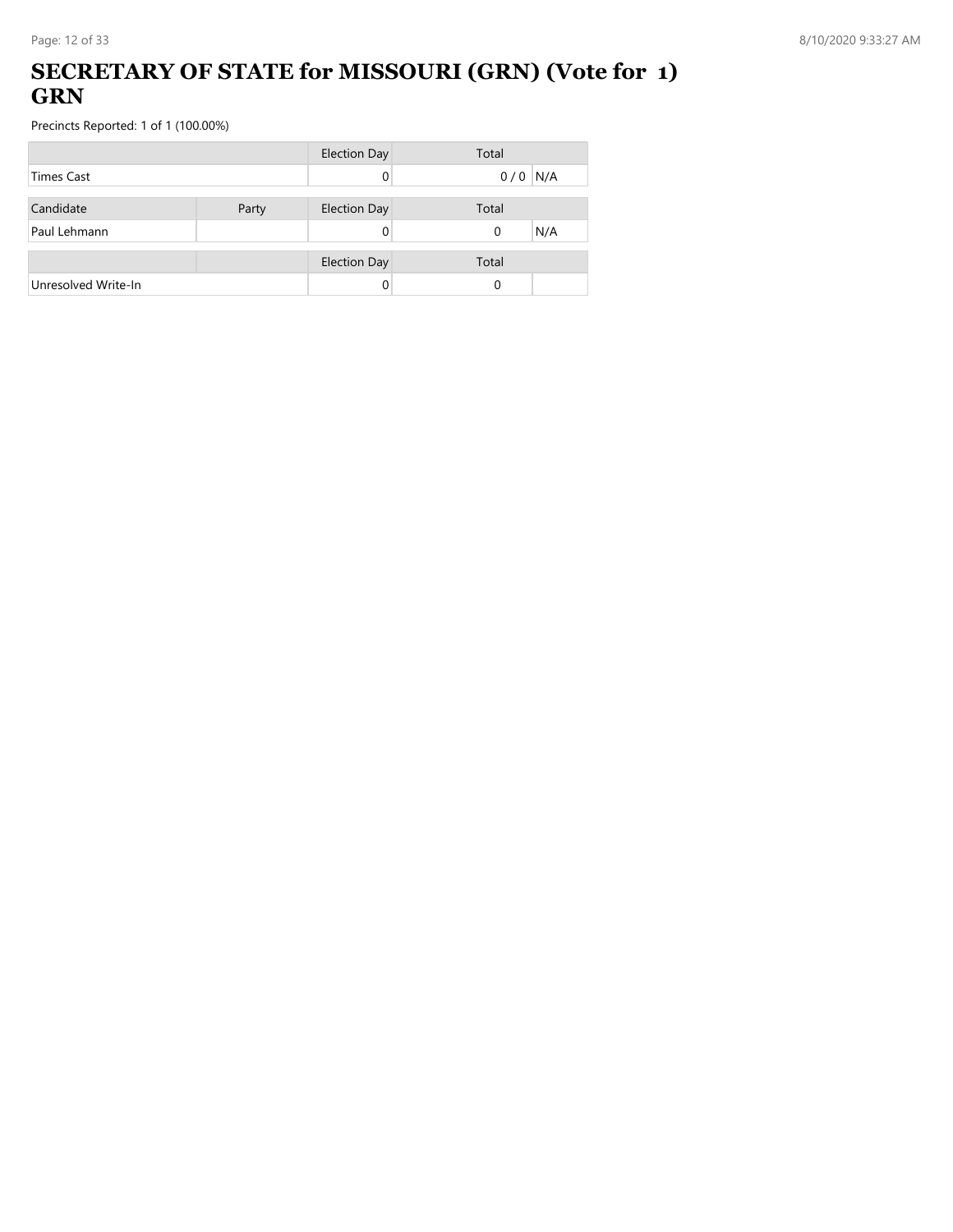#### **SECRETARY OF STATE for MISSOURI (CST) (Vote for 1) CST**

|                     |       | <b>Election Day</b> | Total     |
|---------------------|-------|---------------------|-----------|
| Times Cast          |       |                     | $1/0$ N/A |
|                     |       |                     |           |
| Candidate           | Party | <b>Election Day</b> | Total     |
| Paul Venable        |       |                     | N/A<br>0  |
|                     |       |                     |           |
|                     |       | <b>Election Day</b> | Total     |
| Unresolved Write-In |       |                     | $\Omega$  |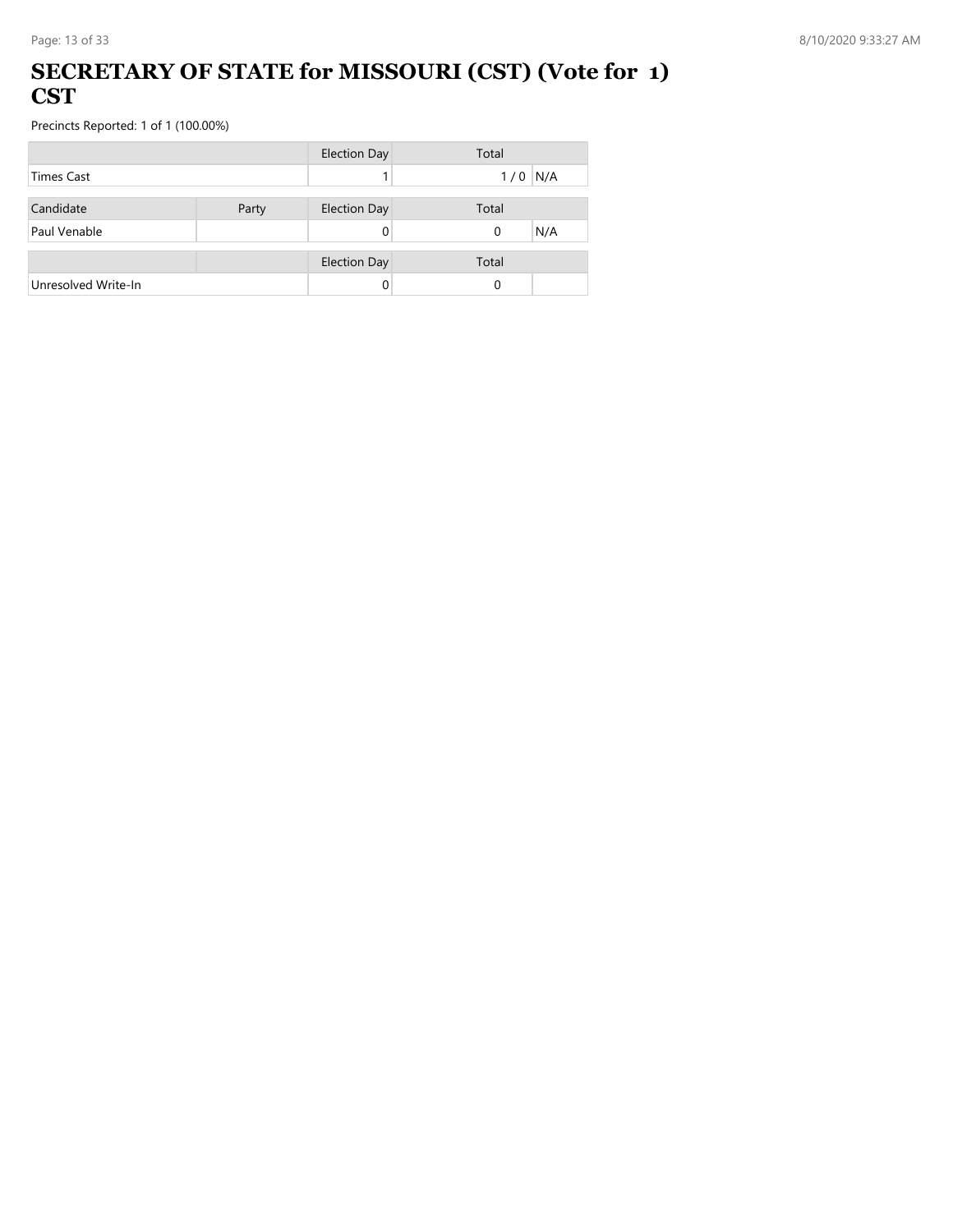### **STATE TREASURER for MISSOURI (REP) (Vote for 1) REP**

|                     |       | <b>Election Day</b> | Total         |
|---------------------|-------|---------------------|---------------|
| <b>Times Cast</b>   |       | 104                 | $104/0$ N/A   |
| Candidate           | Party | <b>Election Day</b> | Total         |
| Scott Fitzpatrick   |       | 84                  | 100.00%<br>84 |
|                     |       | <b>Election Day</b> | Total         |
| Unresolved Write-In |       | 0                   | 0             |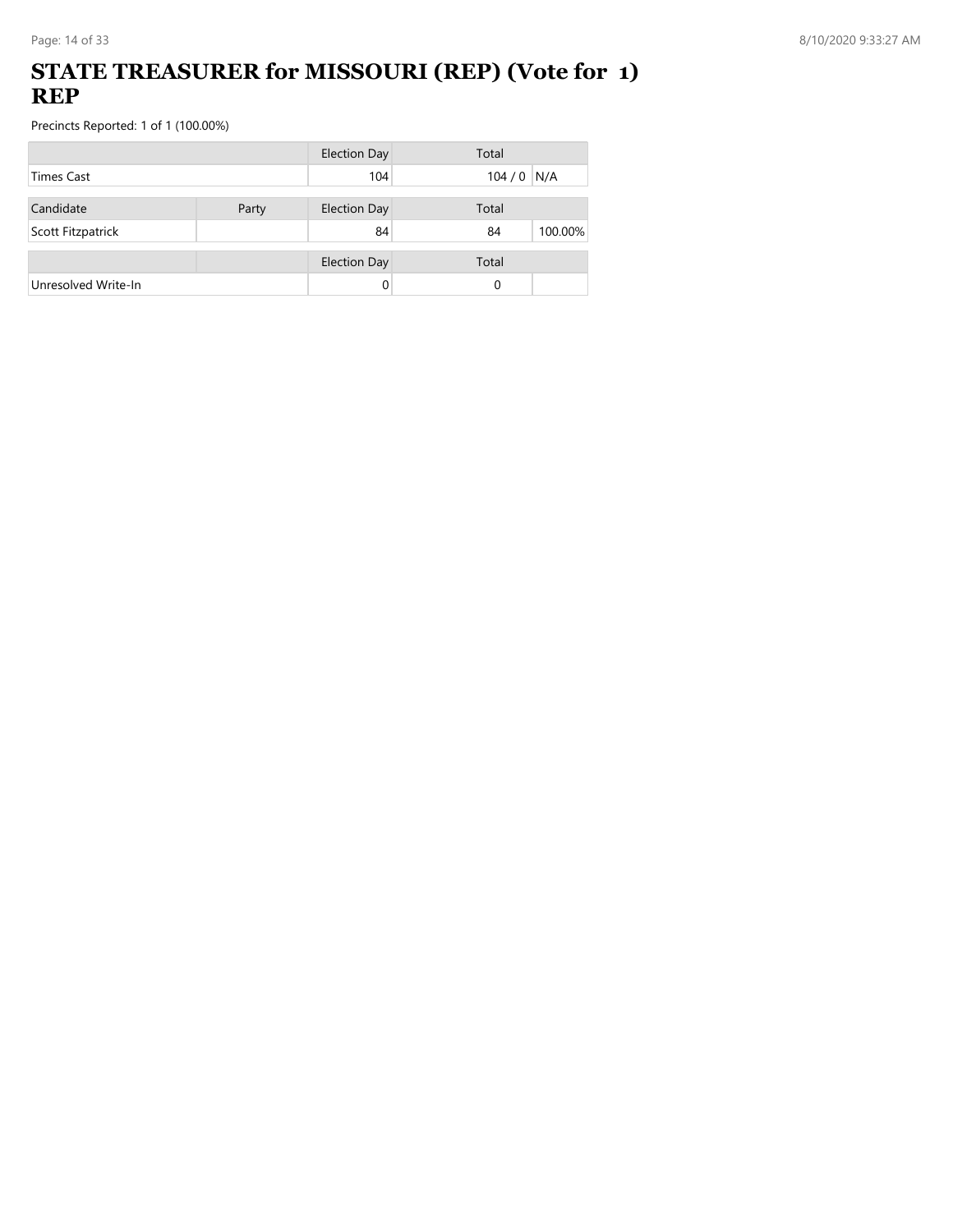## **STATE TREASURER for MISSOURI (DEM) (Vote for 1) DEM**

|                      |       | <b>Election Day</b> | Total         |
|----------------------|-------|---------------------|---------------|
| <b>Times Cast</b>    |       | 22                  | N/A<br>22/0   |
| Candidate            | Party | <b>Election Day</b> | Total         |
| Vicki Lorenz Englund |       | 19                  | 100.00%<br>19 |
|                      |       | <b>Election Day</b> | Total         |
| Unresolved Write-In  |       |                     | 0             |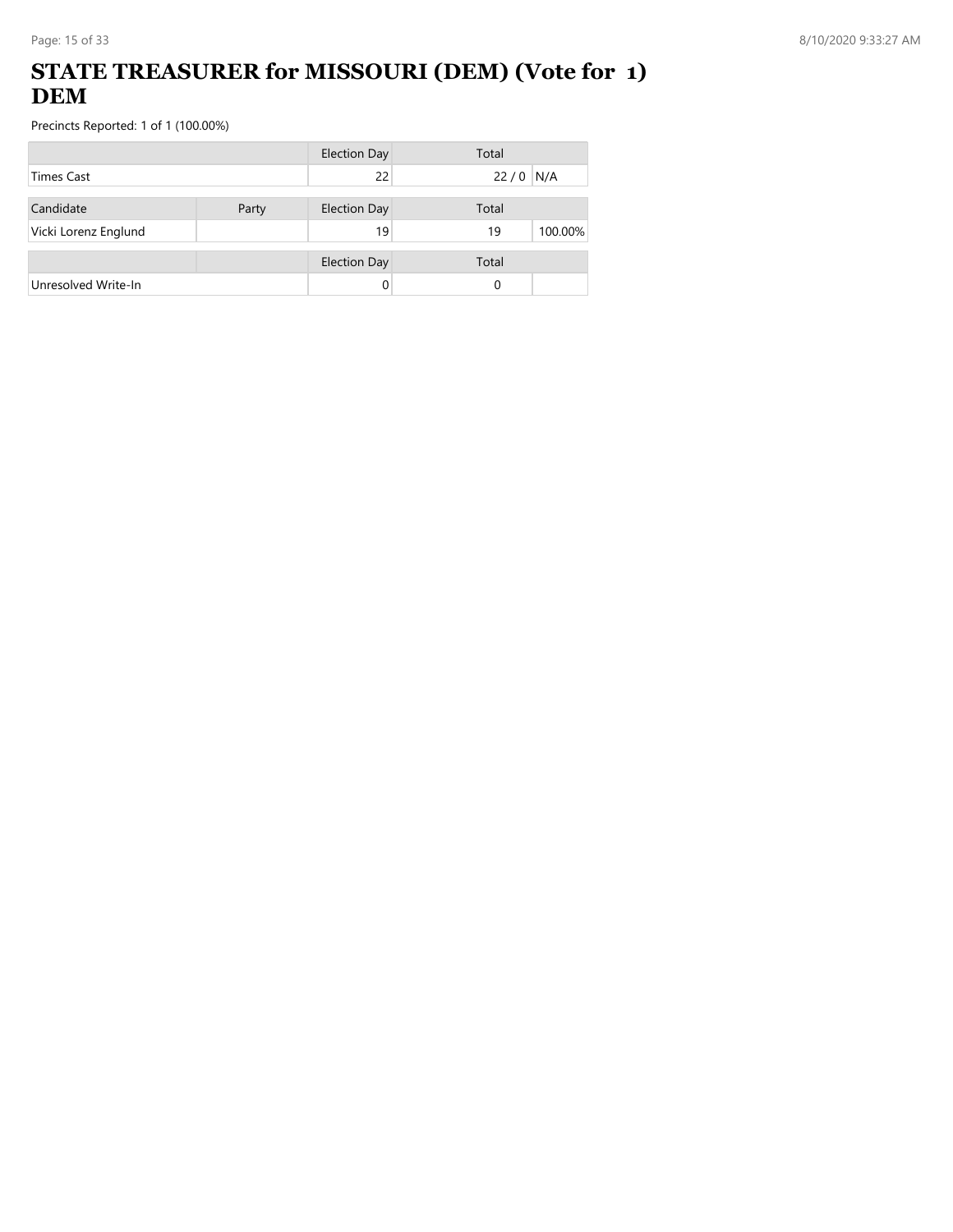#### **STATE TREASURER for MISSOURI (LIB) (Vote for 1) LIB**

|                        |       | <b>Election Day</b> | Total      |
|------------------------|-------|---------------------|------------|
| <b>Times Cast</b>      |       |                     | N/A<br>1/0 |
| Candidate              | Party | <b>Election Day</b> | Total      |
| Nicholas (Nick) Kasoff |       |                     | 100.00%    |
|                        |       | <b>Election Day</b> | Total      |
| Unresolved Write-In    |       |                     | 0          |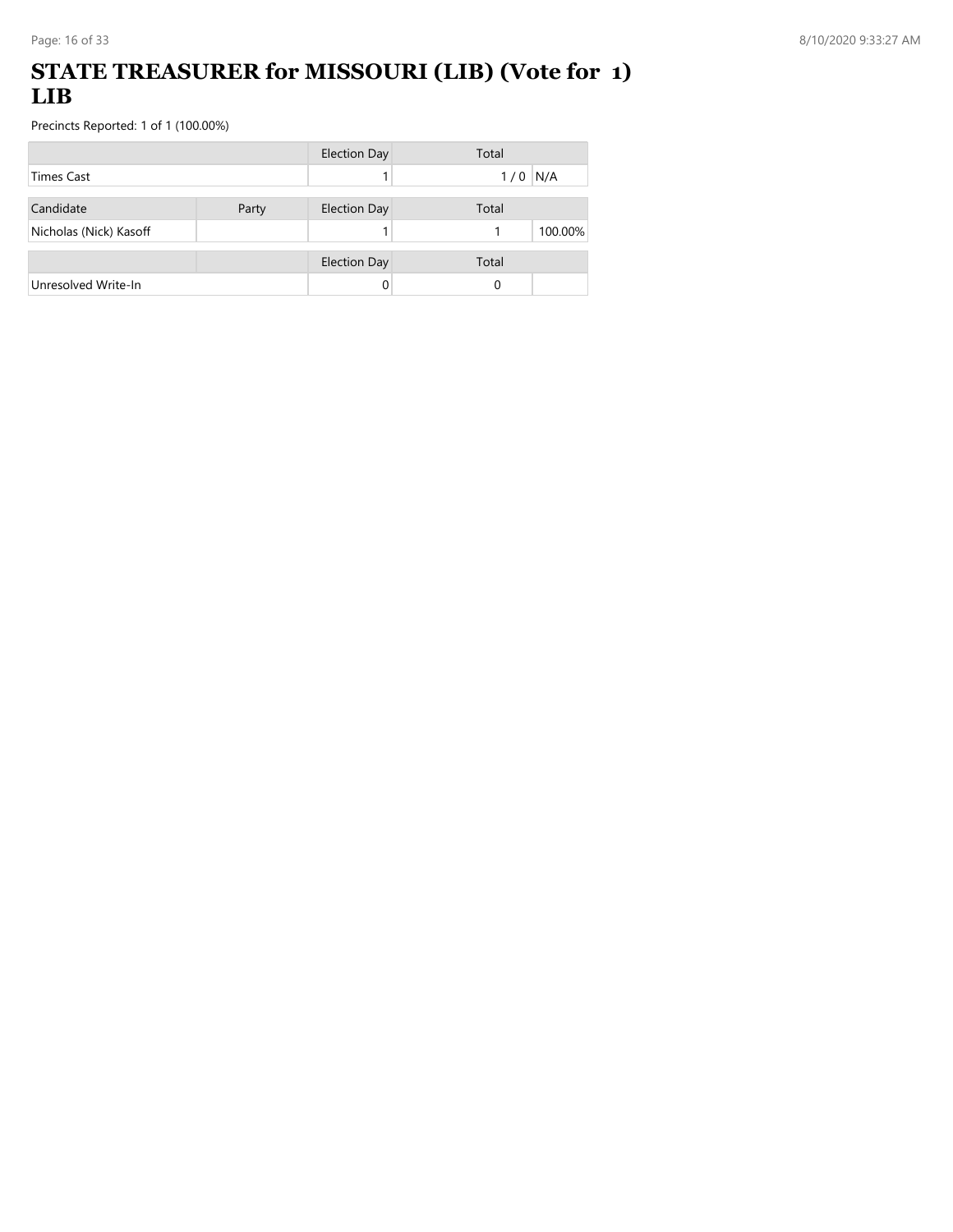### **STATE TREASURER for MISSOURI (GRN) (Vote for 1) GRN**

|                     |       | <b>Election Day</b> | Total           |
|---------------------|-------|---------------------|-----------------|
| <b>Times Cast</b>   |       |                     | $0/0$ N/A       |
| Candidate           | Party | <b>Election Day</b> | Total           |
| Joseph Civettini    |       |                     | N/A<br>$\Omega$ |
|                     |       |                     |                 |
|                     |       | <b>Election Day</b> | Total           |
| Unresolved Write-In |       |                     | 0               |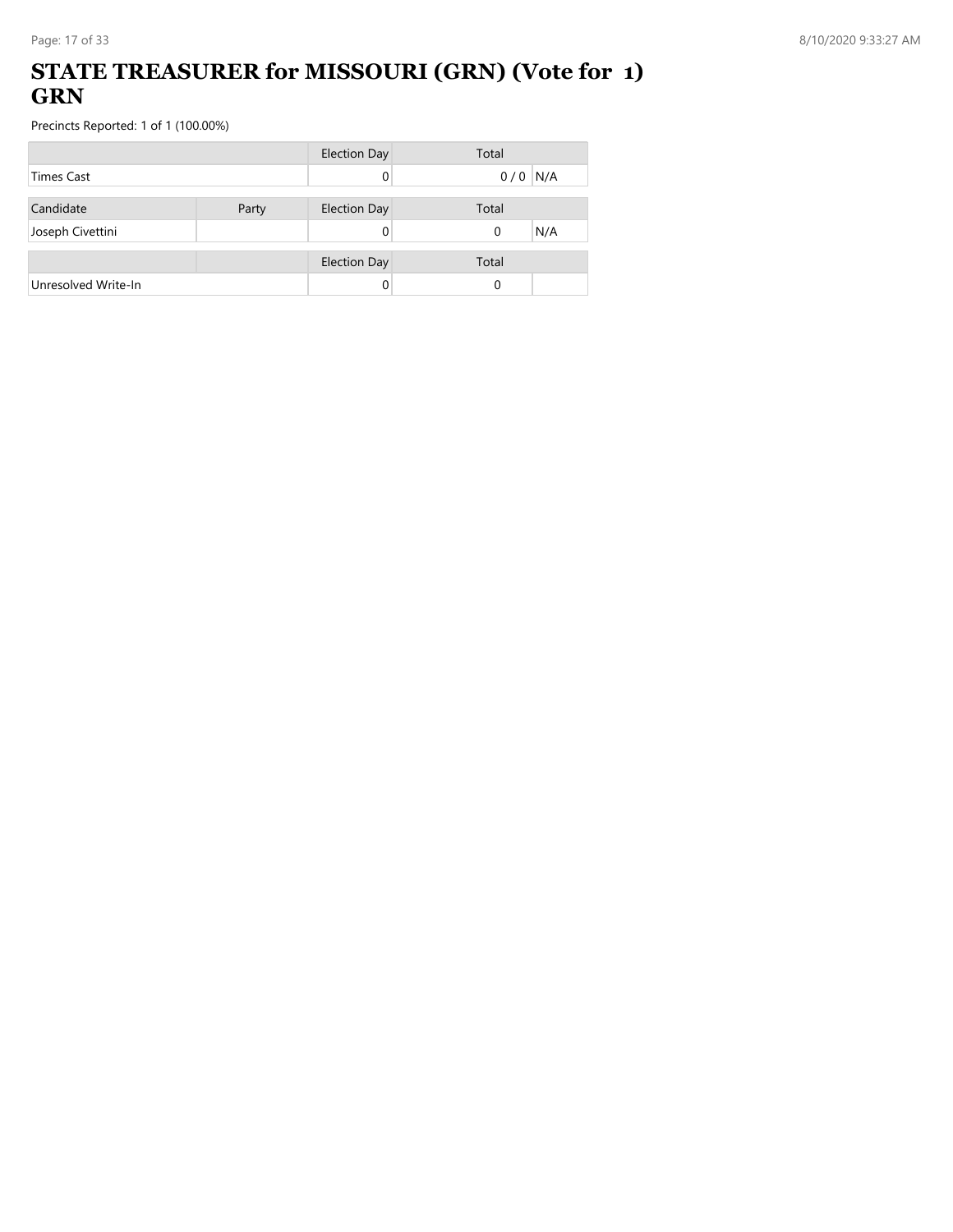#### **ATTORNEY GENERAL for MISSOURI (REP) (Vote for 1) REP**

|                     |       | <b>Election Day</b> | Total         |
|---------------------|-------|---------------------|---------------|
| <b>Times Cast</b>   |       | 104                 | $104/0$ N/A   |
| Candidate           | Party | <b>Election Day</b> | Total         |
| Eric Schmitt        |       | 85                  | 100.00%<br>85 |
|                     |       | <b>Election Day</b> | Total         |
| Unresolved Write-In |       | 0                   | 0             |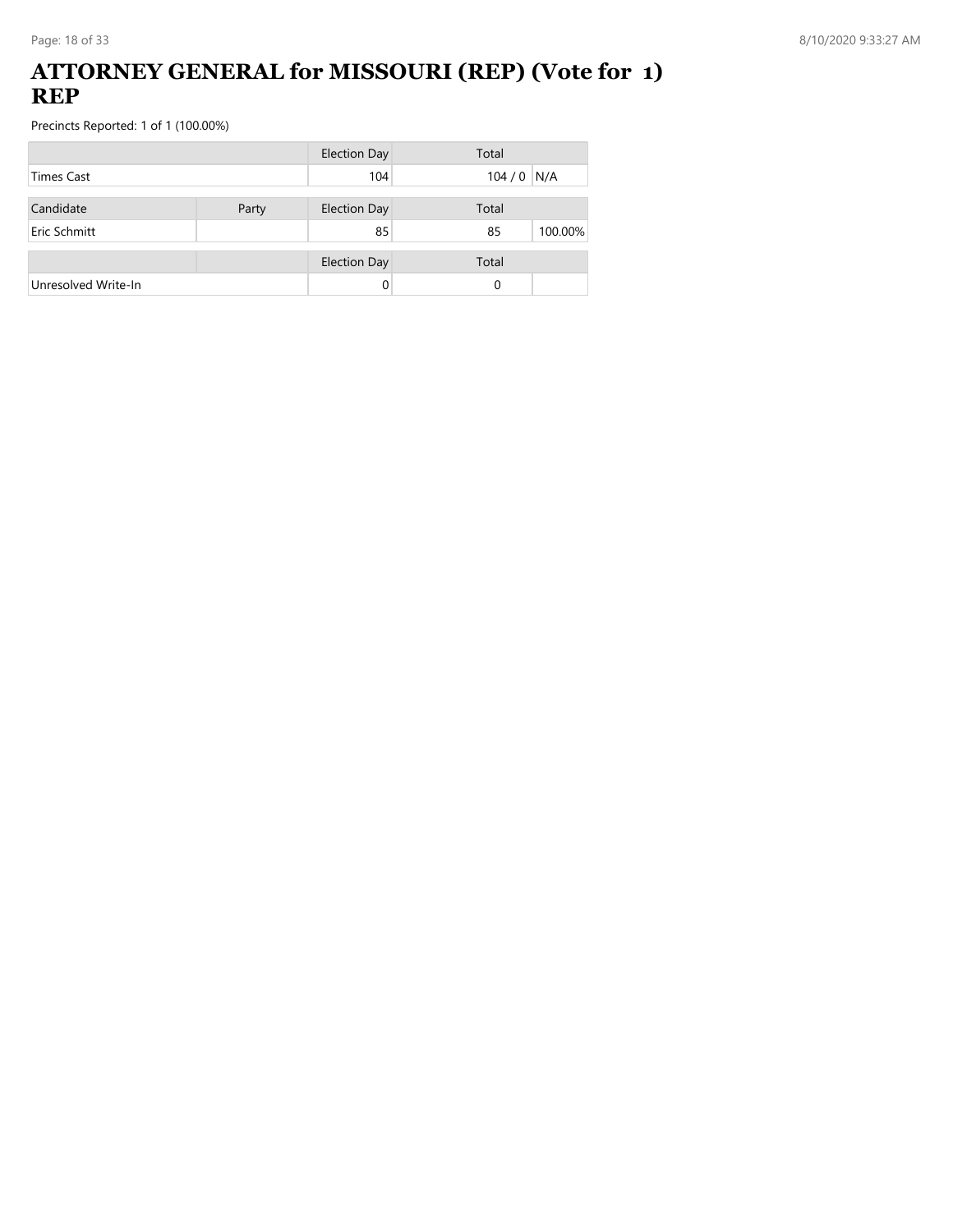### **ATTORNEY GENERAL for MISSOURI (DEM) (Vote for 1) DEM**

|                      |       | <b>Election Day</b> | Total |        |
|----------------------|-------|---------------------|-------|--------|
| <b>Times Cast</b>    |       | 22                  | 22/0  | N/A    |
| Candidate            | Party | <b>Election Day</b> | Total |        |
| <b>Rich Finneran</b> |       | 15                  | 15    | 83.33% |
| Elad Gross           |       | 3                   | 3     | 16.67% |
|                      |       | <b>Election Day</b> | Total |        |
| Unresolved Write-In  |       |                     | 0     |        |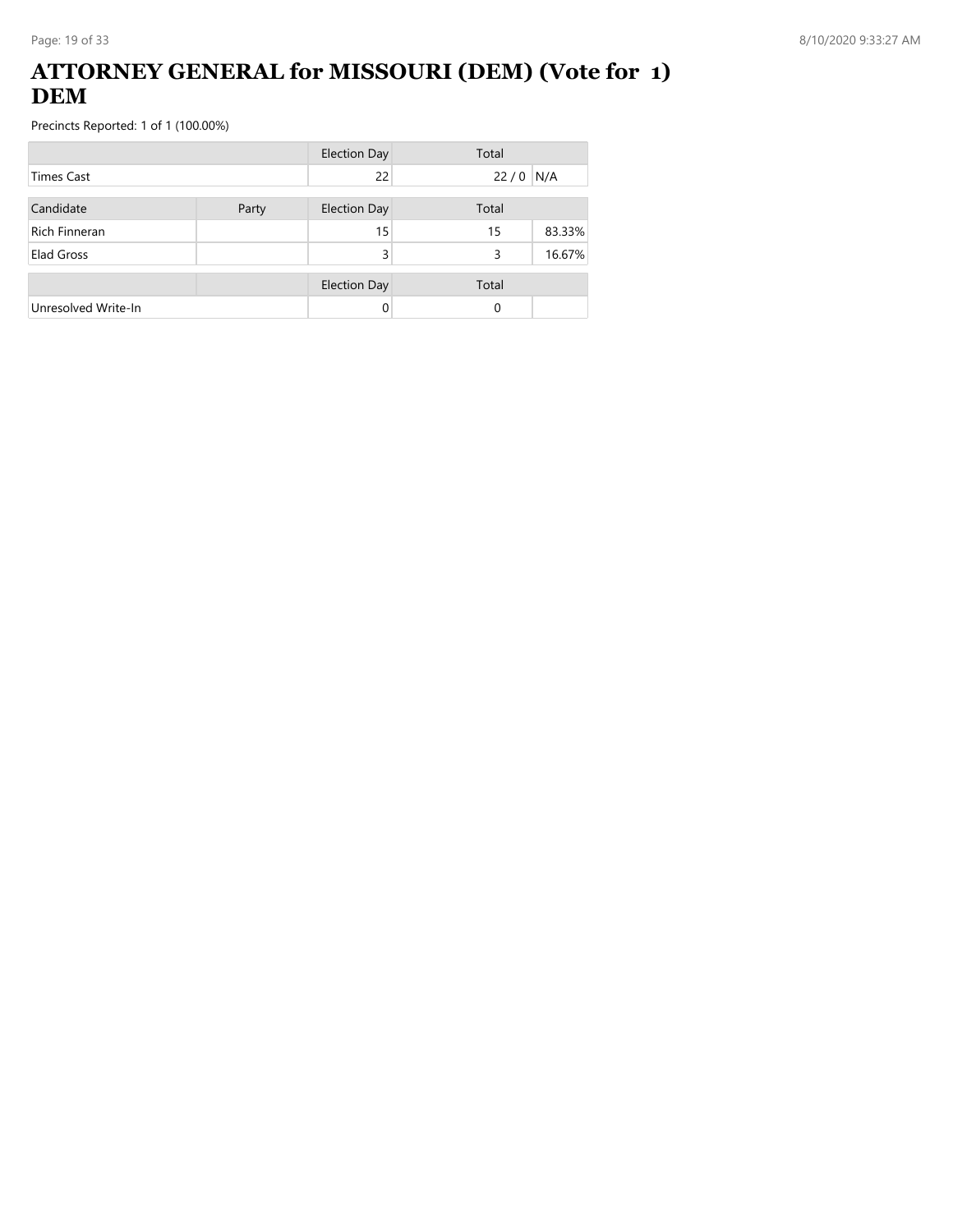#### **ATTORNEY GENERAL for MISSOURI (LIB) (Vote for 1) LIB**

|                     |       | <b>Election Day</b> | Total        |
|---------------------|-------|---------------------|--------------|
| <b>Times Cast</b>   |       |                     | N/A<br>1/0   |
| Candidate           | Party | <b>Election Day</b> | Total        |
| Kevin C Babcock     |       |                     | 100.00%<br>1 |
|                     |       | <b>Election Day</b> | Total        |
| Unresolved Write-In |       |                     | 0            |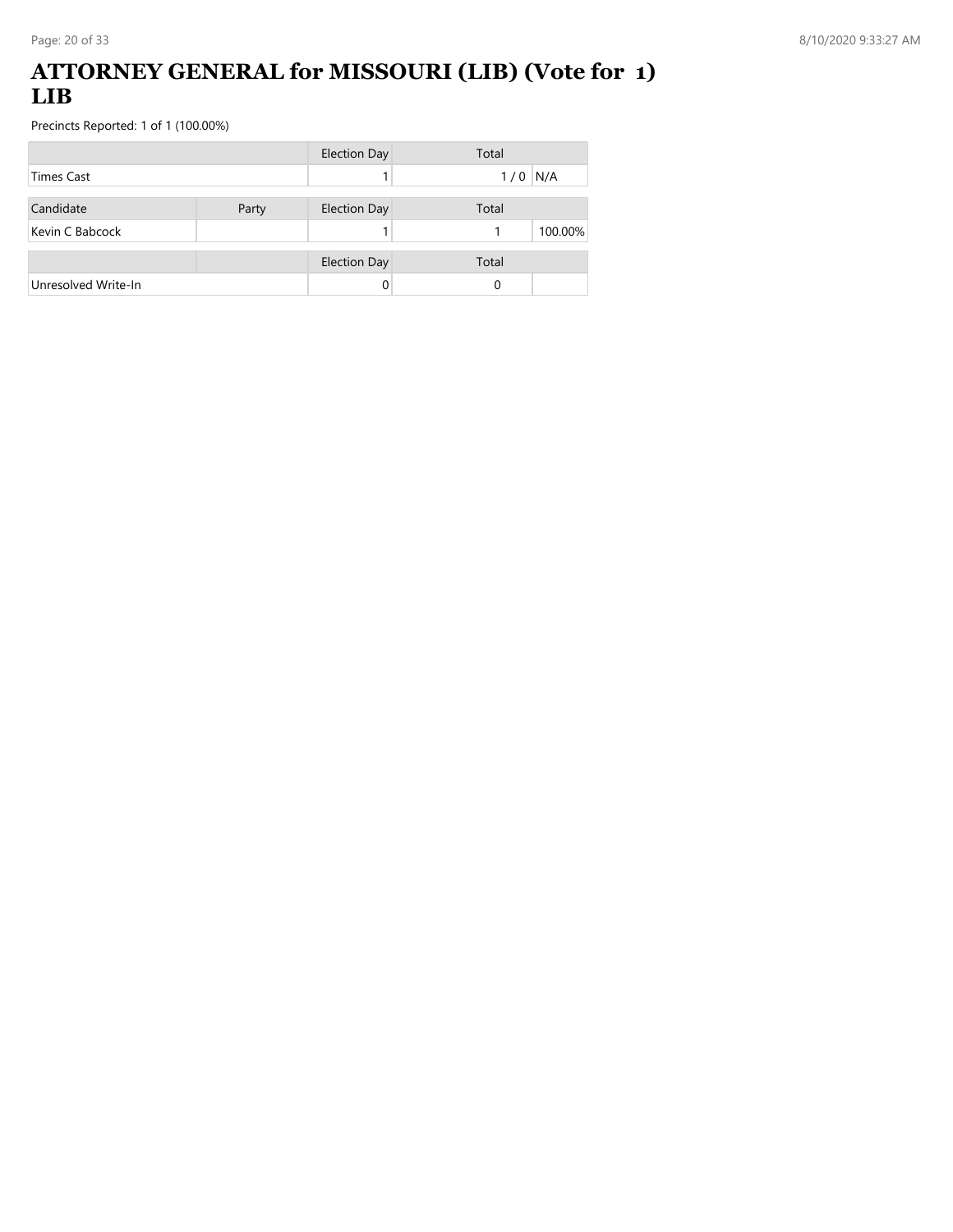#### **UNITED STATES REPRESENTATIVE IN CONGRESS for 3RD DISTRICT (REP), MISSOURI (Vote for 1) REP**

|                           |       | <b>Election Day</b> | Total         |        |
|---------------------------|-------|---------------------|---------------|--------|
| <b>Times Cast</b>         |       | 104                 | 104/0         | N/A    |
| Candidate                 |       |                     |               |        |
|                           | Party | <b>Election Day</b> | Total         |        |
| <b>Brandon Wilkinson</b>  |       | 17                  | 17            | 18.28% |
| Adela Wisdom              |       | 2                   | 2             | 2.15%  |
| <b>Blaine Luetkemeyer</b> |       | 71                  | 71            | 76.34% |
| Jeffrey Nowak             |       | $\overline{2}$      | $\mathcal{P}$ | 2.15%  |
| Lynette Trares            |       |                     | 1             | 1.08%  |
|                           |       |                     |               |        |
|                           |       | <b>Election Day</b> | Total         |        |
| Unresolved Write-In       |       | 0                   | $\Omega$      |        |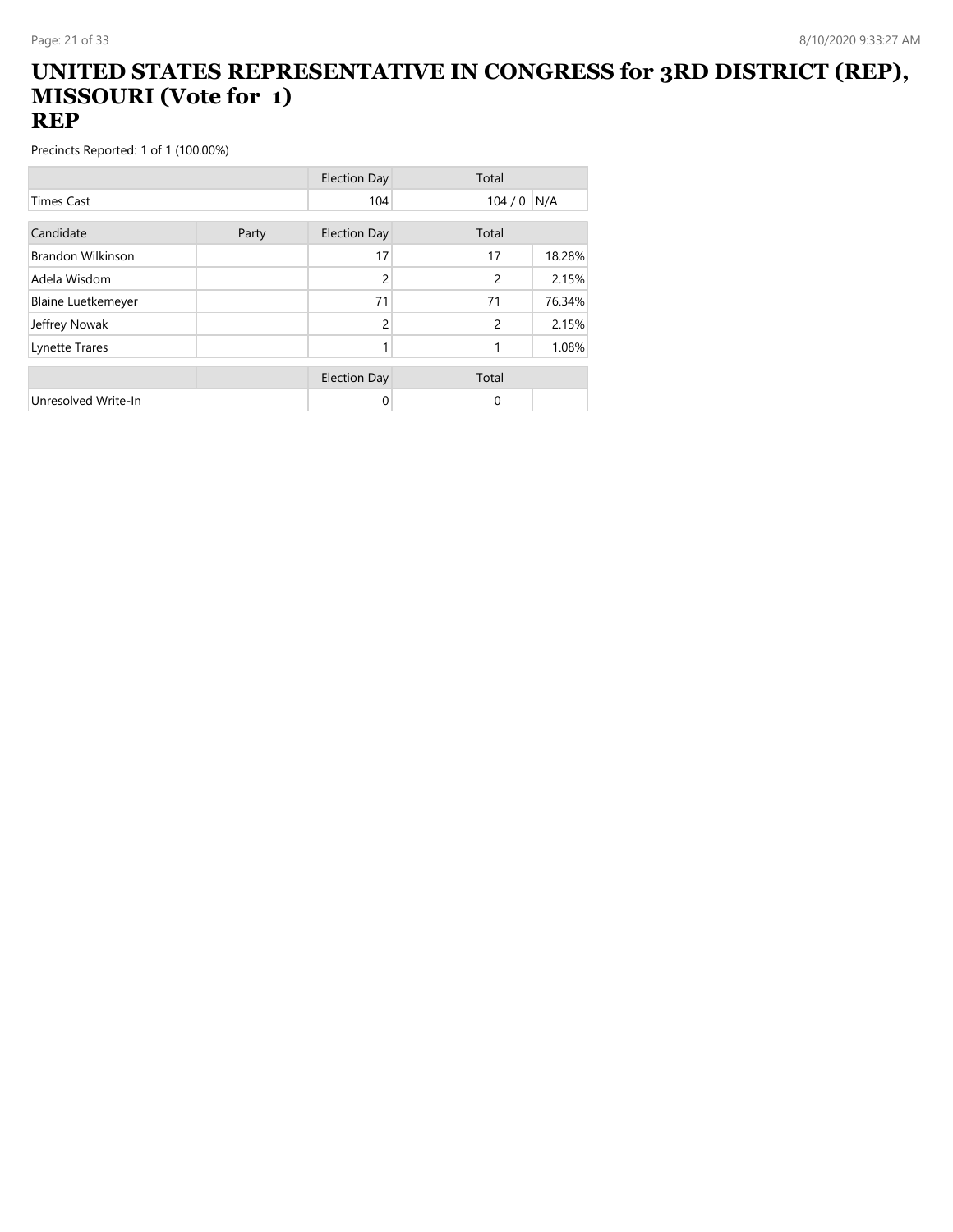#### **UNITED STATES REPRESENTATIVE IN CONGRESS for 3RD DISTRICT (DEM), MISSOURI (Vote for 1) DEM**

|                     |       | <b>Election Day</b> | Total    |        |
|---------------------|-------|---------------------|----------|--------|
| <b>Times Cast</b>   |       | 22                  | 22/0     | N/A    |
| Candidate           | Party | Election Day        | Total    |        |
| Megan Rezabek       |       | 10                  | 10       | 62.50% |
| Dennis Oglesby      |       | 6                   | 6        | 37.50% |
|                     |       | <b>Election Day</b> | Total    |        |
| Unresolved Write-In |       | 0                   | $\Omega$ |        |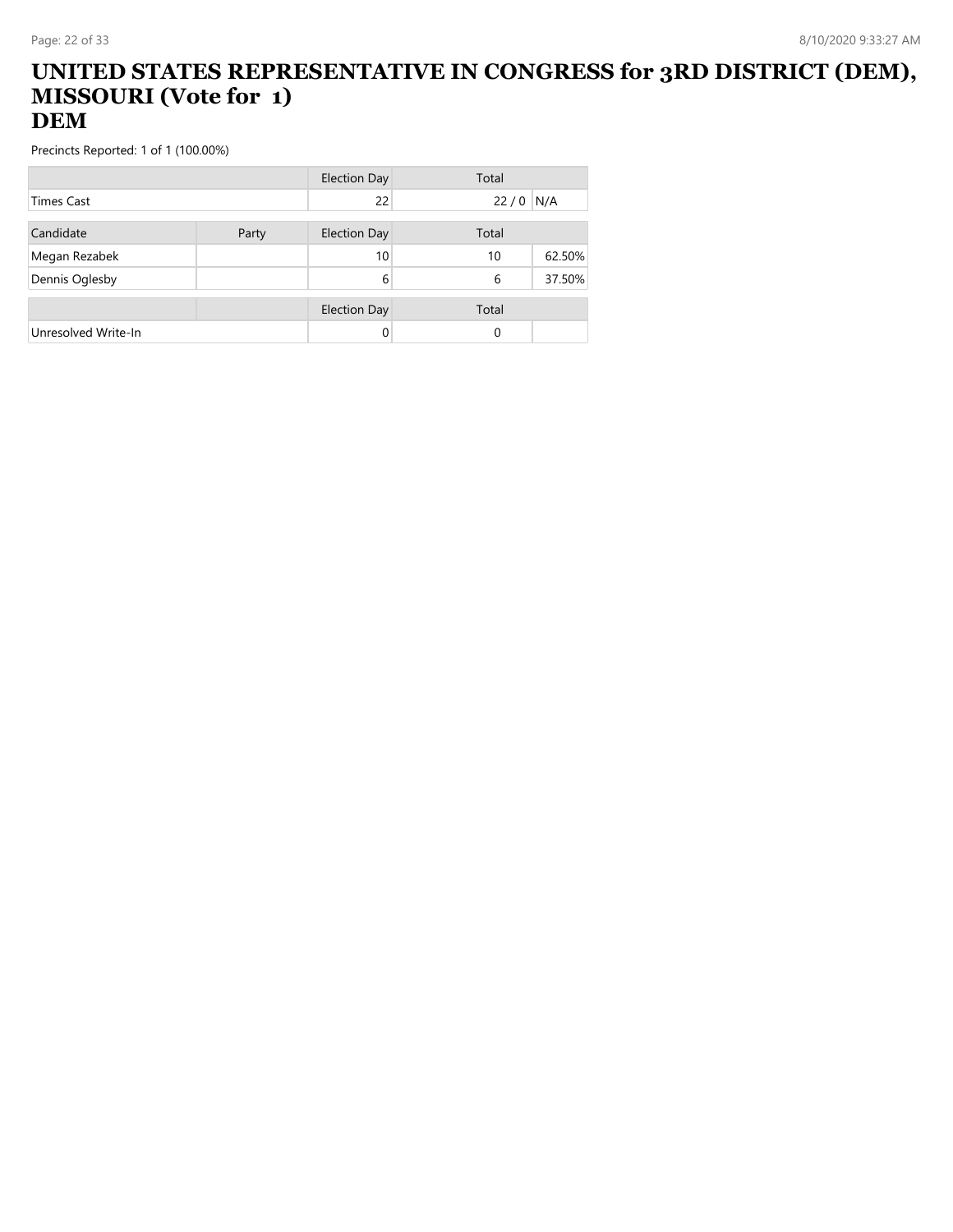#### **UNITED STATES REPRESENTATIVE IN CONGRESS for 3RD DISTRICT (LIB), MISSOURI (Vote for 1) LIB**

|                       |       | <b>Election Day</b> | Total      |
|-----------------------|-------|---------------------|------------|
| <b>Times Cast</b>     |       |                     | N/A<br>1/0 |
|                       |       |                     |            |
| Candidate             | Party | <b>Election Day</b> | Total      |
| Leonard J Steinman II |       |                     | 100.00%    |
|                       |       |                     |            |
|                       |       | <b>Election Day</b> | Total      |
| Unresolved Write-In   |       |                     | 0          |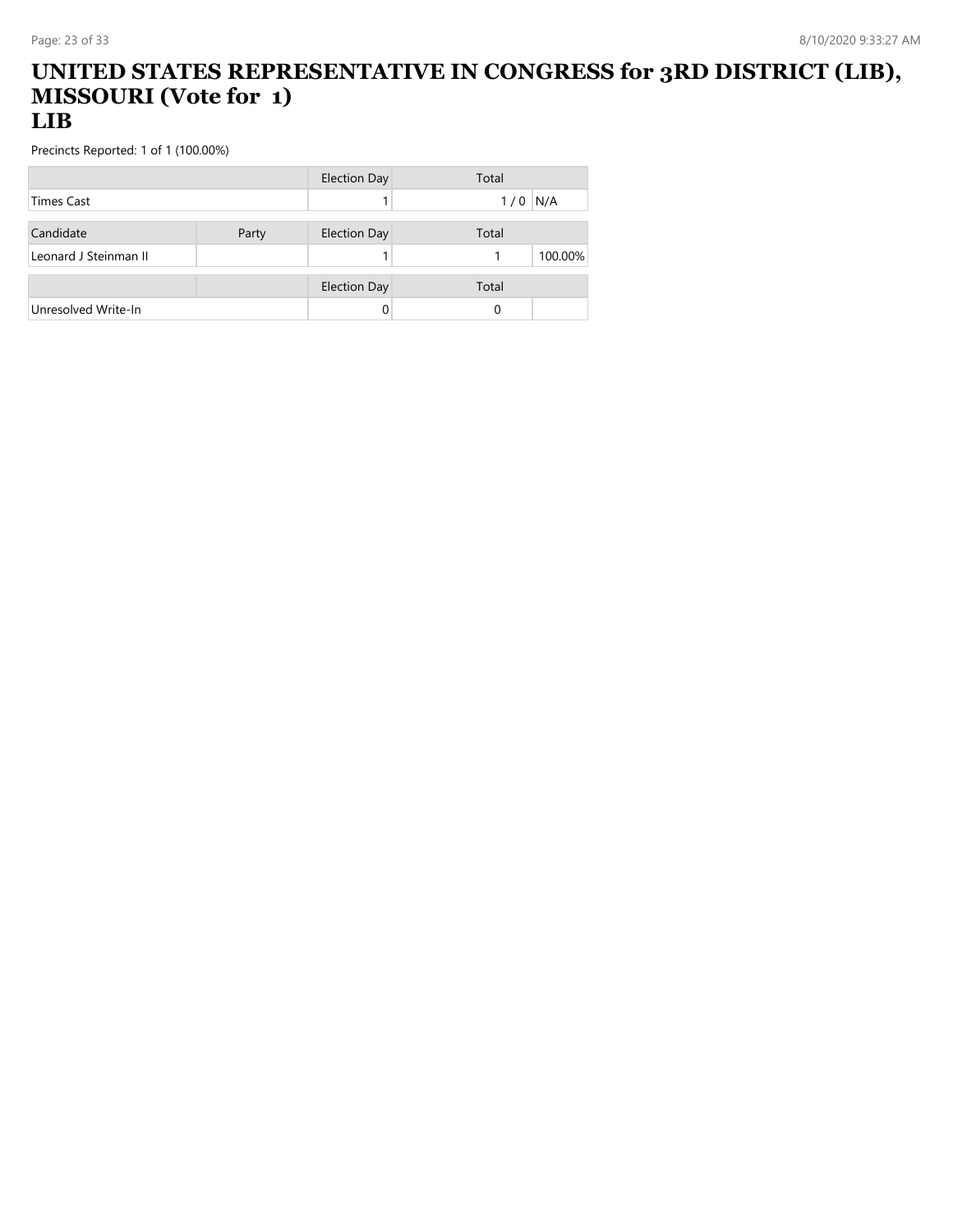## **STATE REPRESENTATIVE for 42ND DISTRICT (REP), MISSOURI (Vote for 1) REP**

|                     |       | <b>Election Day</b> | Total         |
|---------------------|-------|---------------------|---------------|
| <b>Times Cast</b>   |       | 104                 | $104/0$ N/A   |
| Candidate           | Party | <b>Election Day</b> | Total         |
| Jeff Porter         |       | 78                  | 100.00%<br>78 |
|                     |       | <b>Election Day</b> | Total         |
| Unresolved Write-In |       |                     | 0             |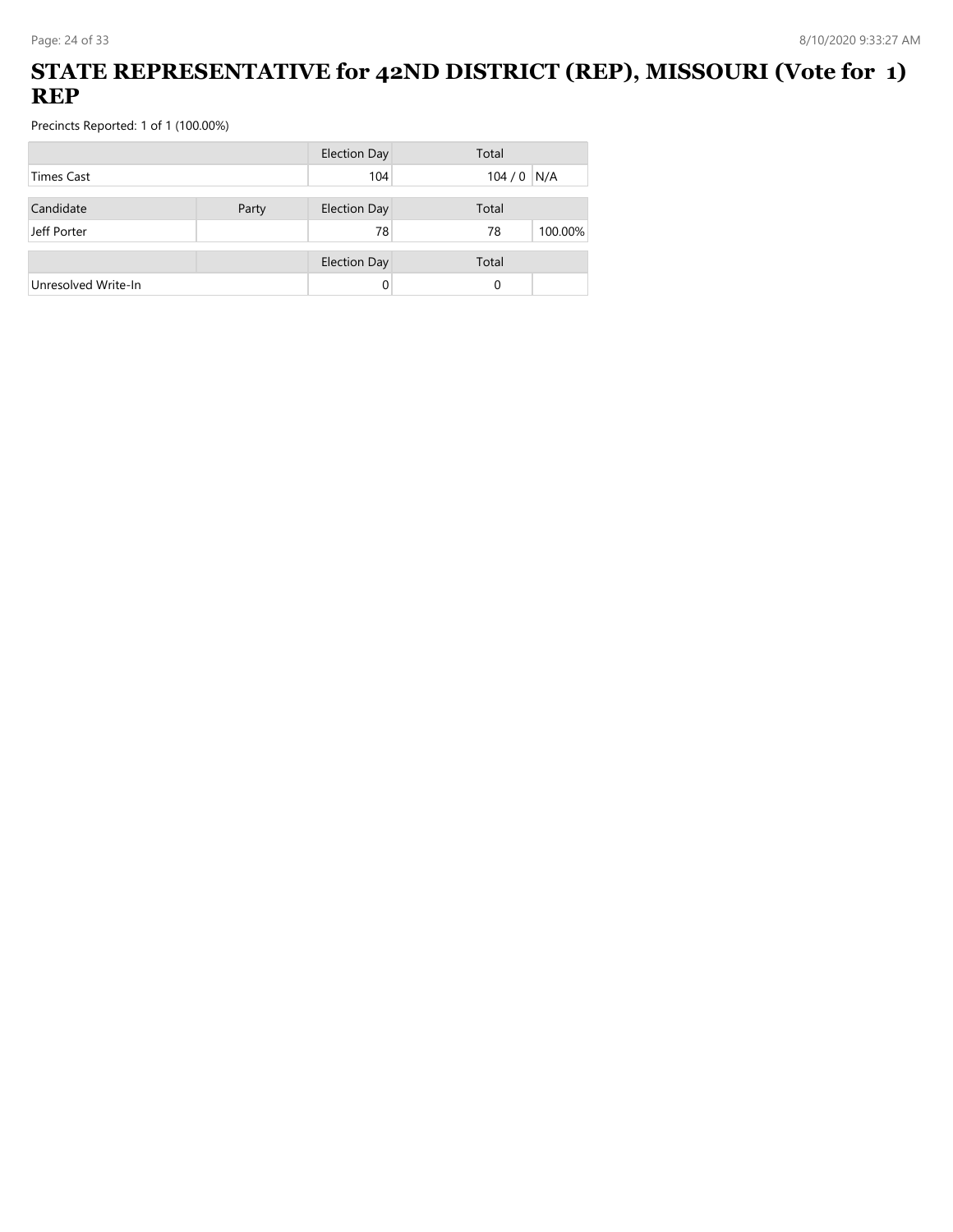#### **COUNTY COMMISSIONER for SOUTHERN DISTRICT (REP), MISSOURI (Vote for 1) REP**

|                     |       | <b>Election Day</b> | Total    |        |
|---------------------|-------|---------------------|----------|--------|
| <b>Times Cast</b>   |       | 104                 | 104/0    | N/A    |
| Candidate           | Party | <b>Election Day</b> | Total    |        |
| Tony Gagliano       |       | 39                  | 39       | 41.94% |
| Dave Mikus          |       | 26                  | 26       | 27.96% |
| Luke F. Struckhoff  |       | 11                  | 11       | 11.83% |
| Tom Meyer           |       | 15                  | 15       | 16.13% |
| Jason Boles         |       | 2                   | 2        | 2.15%  |
|                     |       | <b>Election Day</b> | Total    |        |
| Unresolved Write-In |       | 0                   | $\Omega$ |        |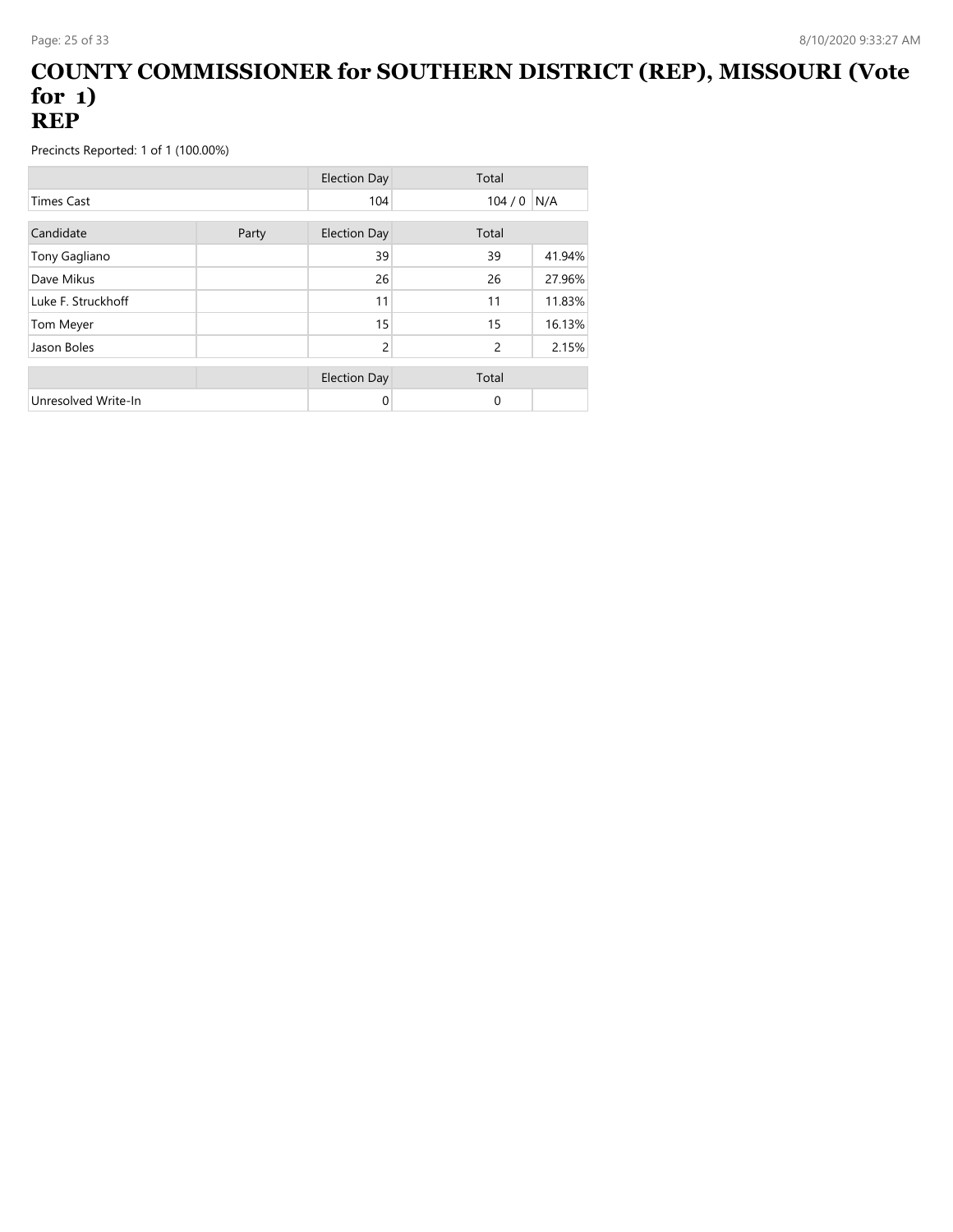## **SHERIFF for WARREN COUNTY (REP), MISSOURI (Vote for 1) REP**

|                     |  | <b>Election Day</b> | Total         |
|---------------------|--|---------------------|---------------|
| <b>Times Cast</b>   |  | 104                 | $104/0$ N/A   |
| Candidate<br>Party  |  | <b>Election Day</b> | Total         |
| Kevin Harrison      |  | 89                  | 100.00%<br>89 |
|                     |  | <b>Election Day</b> | Total         |
| Unresolved Write-In |  | 0                   | 0             |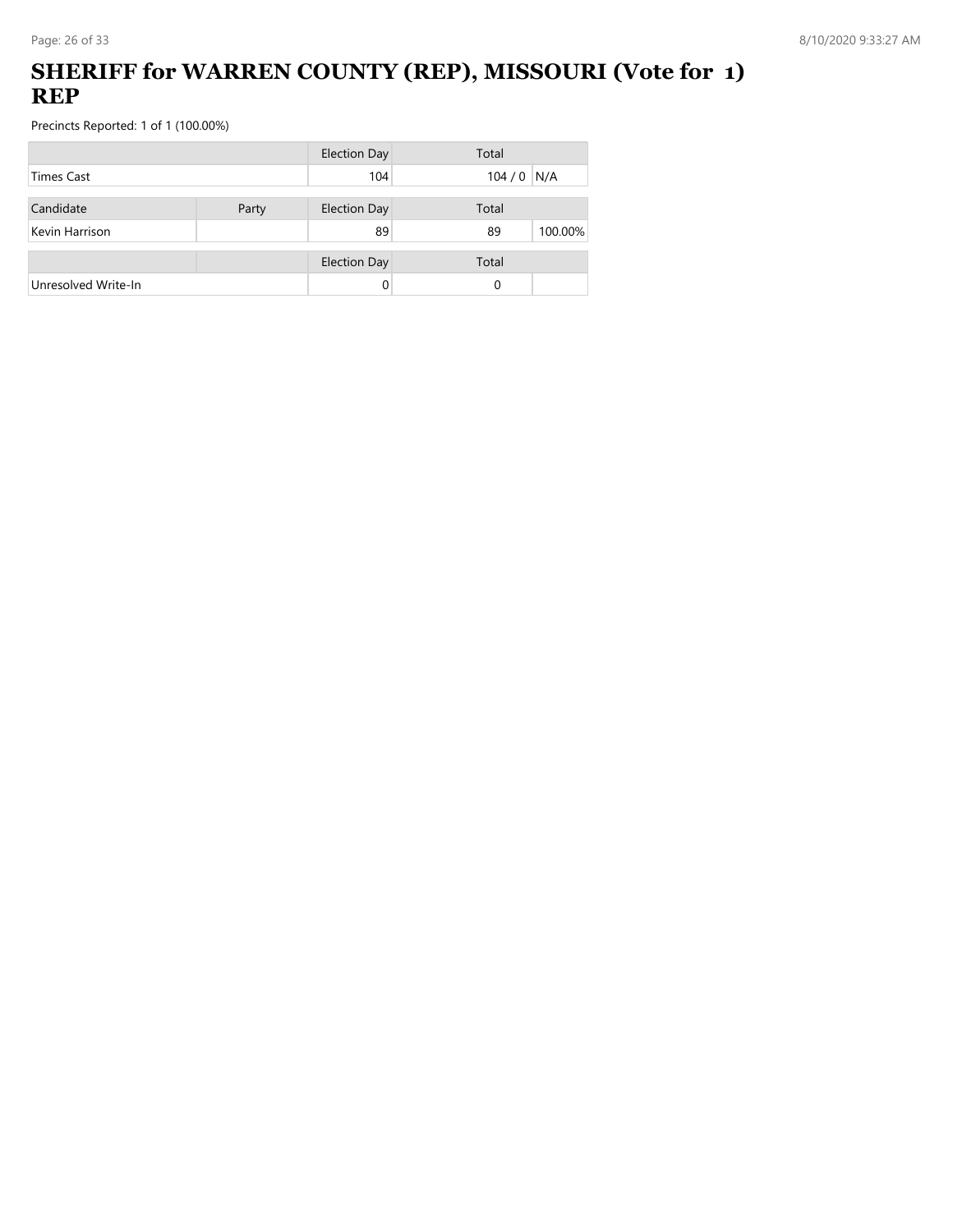## **ASSESSOR for WARREN COUNTY (REP), MISSOURI (Vote for 1) REP**

|                          |       | <b>Election Day</b> | Total |        |
|--------------------------|-------|---------------------|-------|--------|
| <b>Times Cast</b>        |       | 104                 | 104/0 | N/A    |
| Candidate                | Party |                     | Total |        |
| Kathryn L. (Katie) Smith |       | 66                  | 66    | 72.53% |
| Terence (Terry) Bracht   |       | 25                  | 25    | 27.47% |
|                          |       | <b>Election Day</b> | Total |        |
| Unresolved Write-In      |       |                     | 0     |        |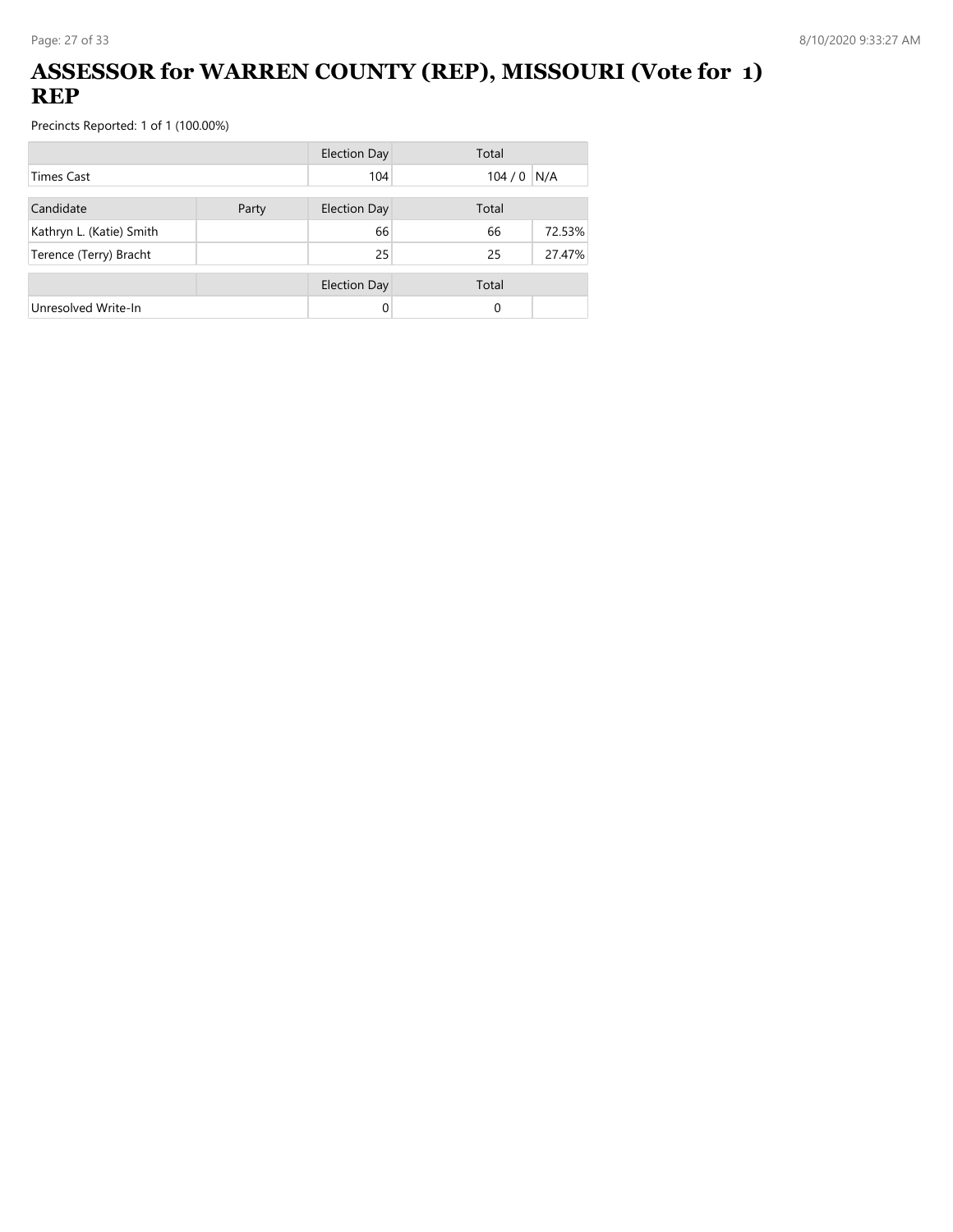#### **PUBLIC ADMINISTRATOR for WARREN COUNTY (REP), MISSOURI (Vote for 1) REP**

|                         |       | <b>Election Day</b> | Total         |
|-------------------------|-------|---------------------|---------------|
| <b>Times Cast</b>       |       | 104                 | $104/0$ N/A   |
| Candidate               | Party | <b>Election Day</b> | Total         |
| Melissa (Missy) Dempsey |       | 84                  | 100.00%<br>84 |
|                         |       | <b>Election Day</b> | Total         |
| Unresolved Write-In     |       |                     | 0             |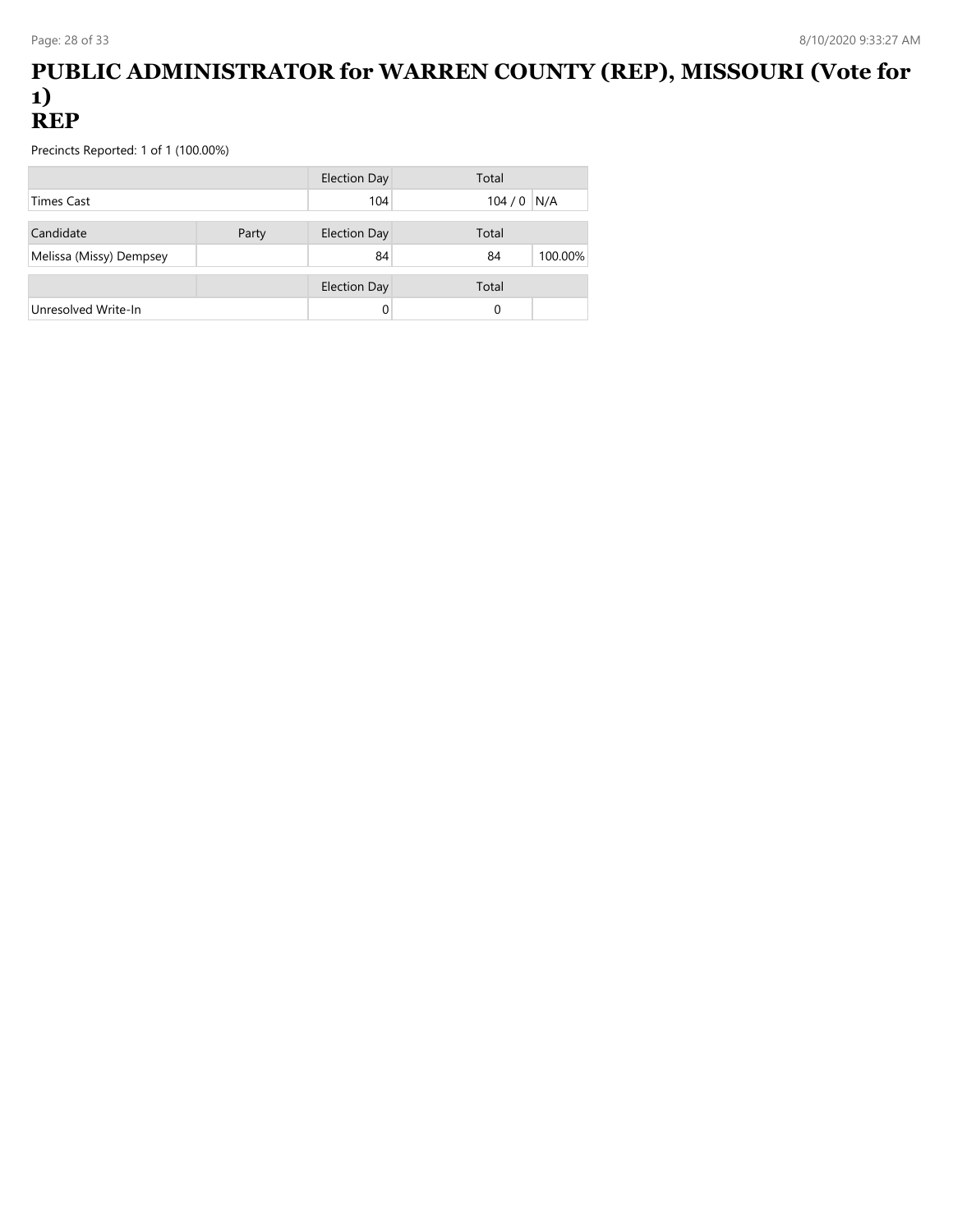## **CORONER for WARREN COUNTY (REP), MISSOURI (Vote for 1) REP**

|                     |  | <b>Election Day</b> | Total         |
|---------------------|--|---------------------|---------------|
| <b>Times Cast</b>   |  | 104                 | $104/0$ N/A   |
| Candidate<br>Party  |  | <b>Election Day</b> | Total         |
| Mark W. O'Neill     |  | 85                  | 100.00%<br>85 |
|                     |  | <b>Election Day</b> | Total         |
| Unresolved Write-In |  | 0                   | 0             |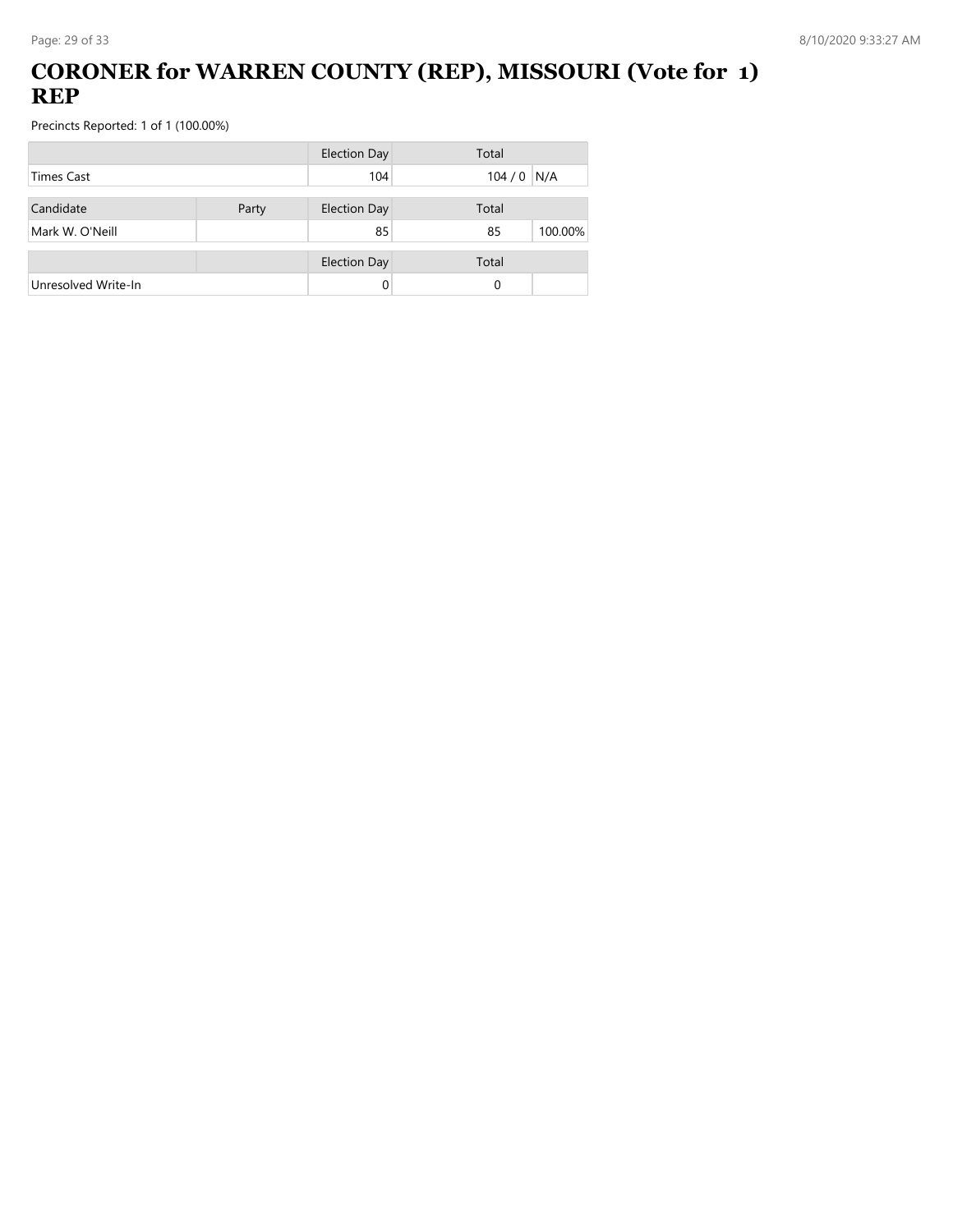## **SURVEYOR for WARREN COUNTY (REP), MISSOURI (Vote for 1) REP**

|                     |  | <b>Election Day</b> | Total         |
|---------------------|--|---------------------|---------------|
| <b>Times Cast</b>   |  | 104                 | $104/0$ N/A   |
| Candidate<br>Party  |  | <b>Election Day</b> | Total         |
| Robert L. Lewis     |  | 89                  | 100.00%<br>89 |
|                     |  | <b>Election Day</b> | Total         |
| Unresolved Write-In |  | 0                   | 0             |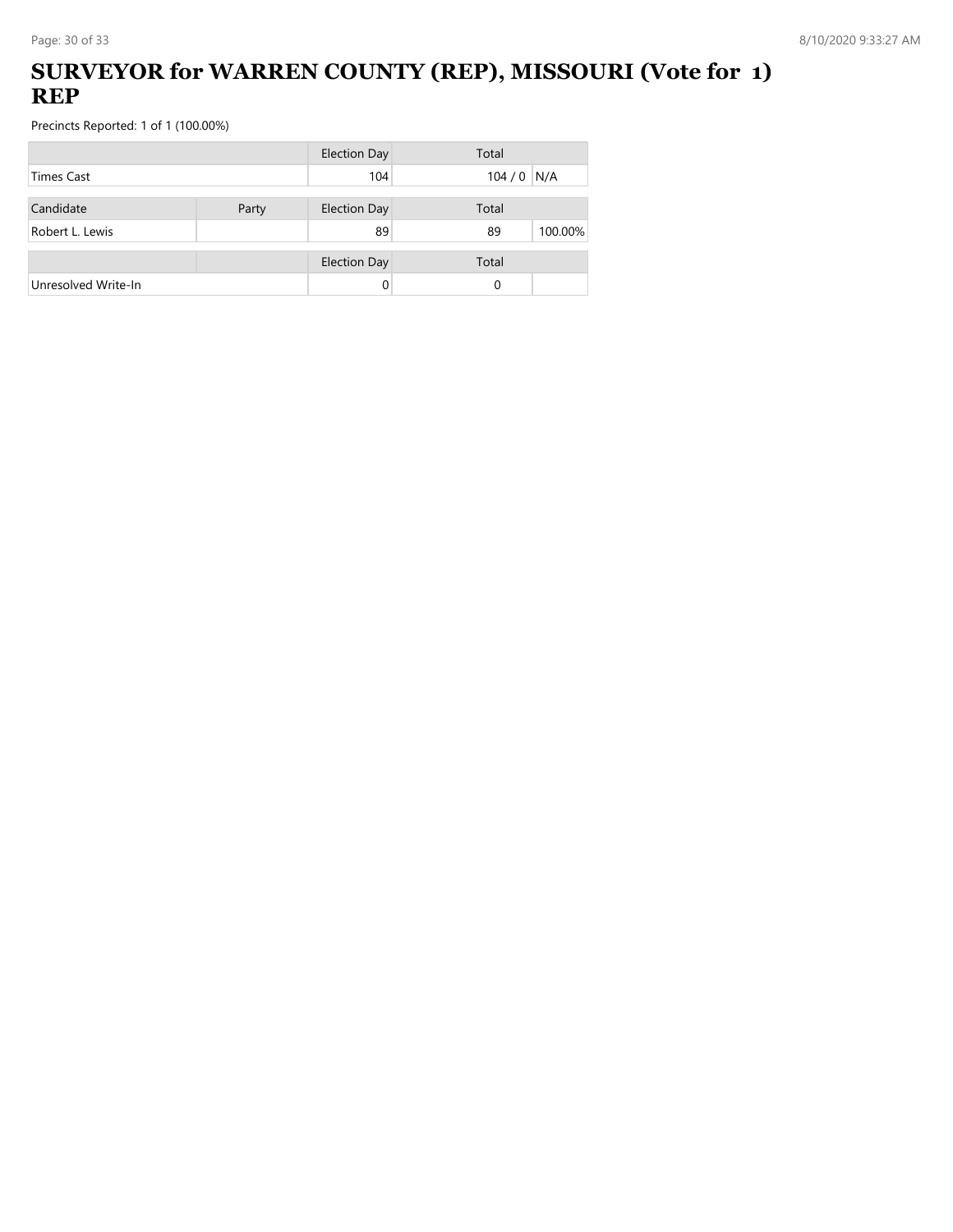## **COMMITTEEMAN for SOUTH ELKHORN (DEM), MISSOURI (Vote for 1) DEM**

|                     |       | <b>Election Day</b> | Total      |        |
|---------------------|-------|---------------------|------------|--------|
| <b>Times Cast</b>   |       | 22                  | $22/0$ N/A |        |
| Candidate           | Party | <b>Election Day</b> | Total      |        |
| Rodger Wells        |       | 15                  | 15         | 83.33% |
| Dennis Oglesby      |       | 3                   | 3          | 16.67% |
|                     |       | <b>Election Day</b> | Total      |        |
| Unresolved Write-In |       | 0                   | 0          |        |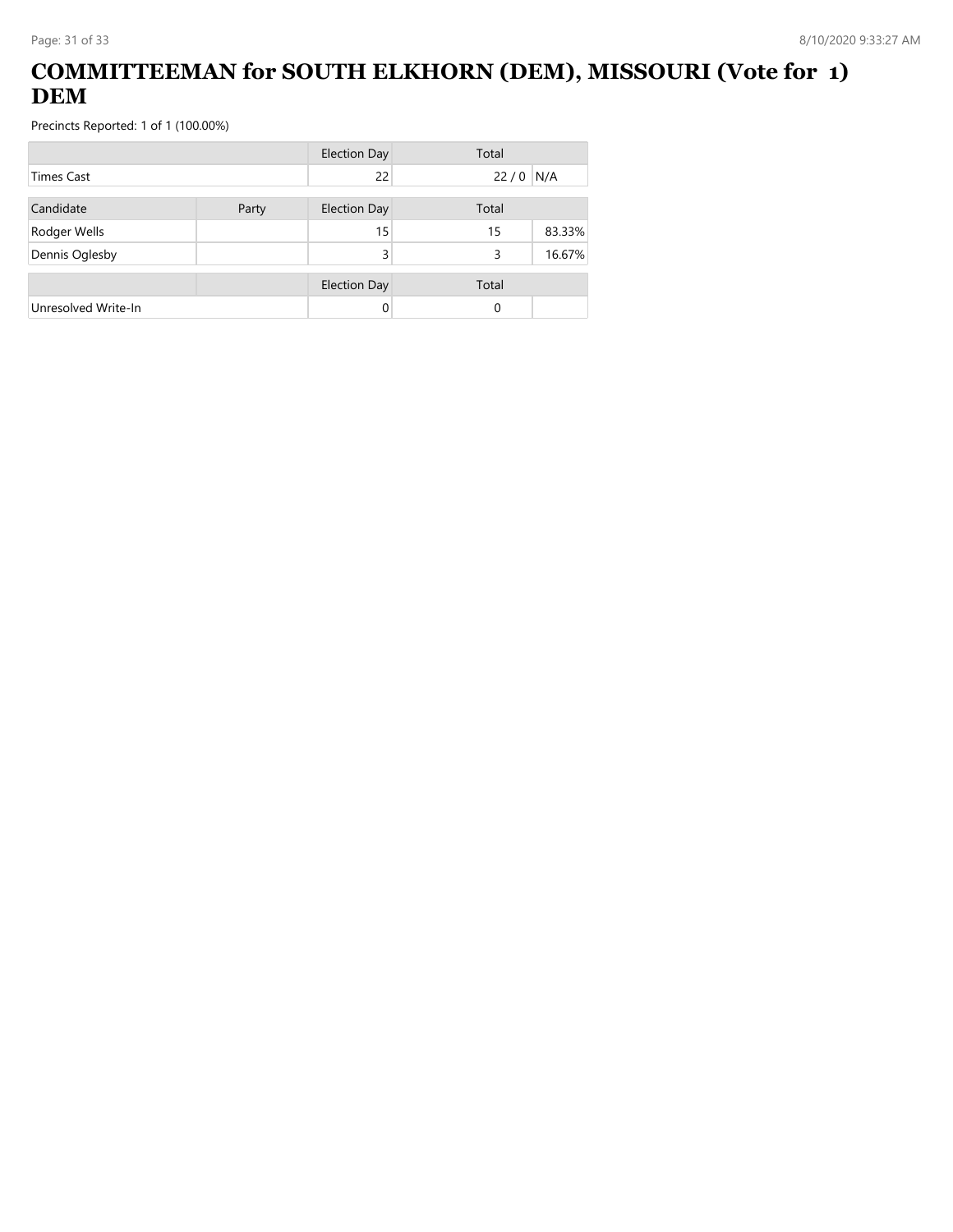# **CONSTITUTIONAL AMENDMENT NO. 2 for MISSOURI (Vote for 1)**

|                     |       | <b>Election Day</b> | Total   |        |
|---------------------|-------|---------------------|---------|--------|
| <b>Times Cast</b>   |       | 128                 | 128/433 | 29.56% |
|                     |       |                     |         |        |
| Candidate           | Party | <b>Election Day</b> | Total   |        |
| <b>YES</b>          |       | 47                  | 47      | 37.01% |
| <b>NO</b>           |       | 80                  | 80      | 62.99% |
|                     |       | <b>Election Day</b> | Total   |        |
| Unresolved Write-In |       | $\Omega$            | 0       |        |